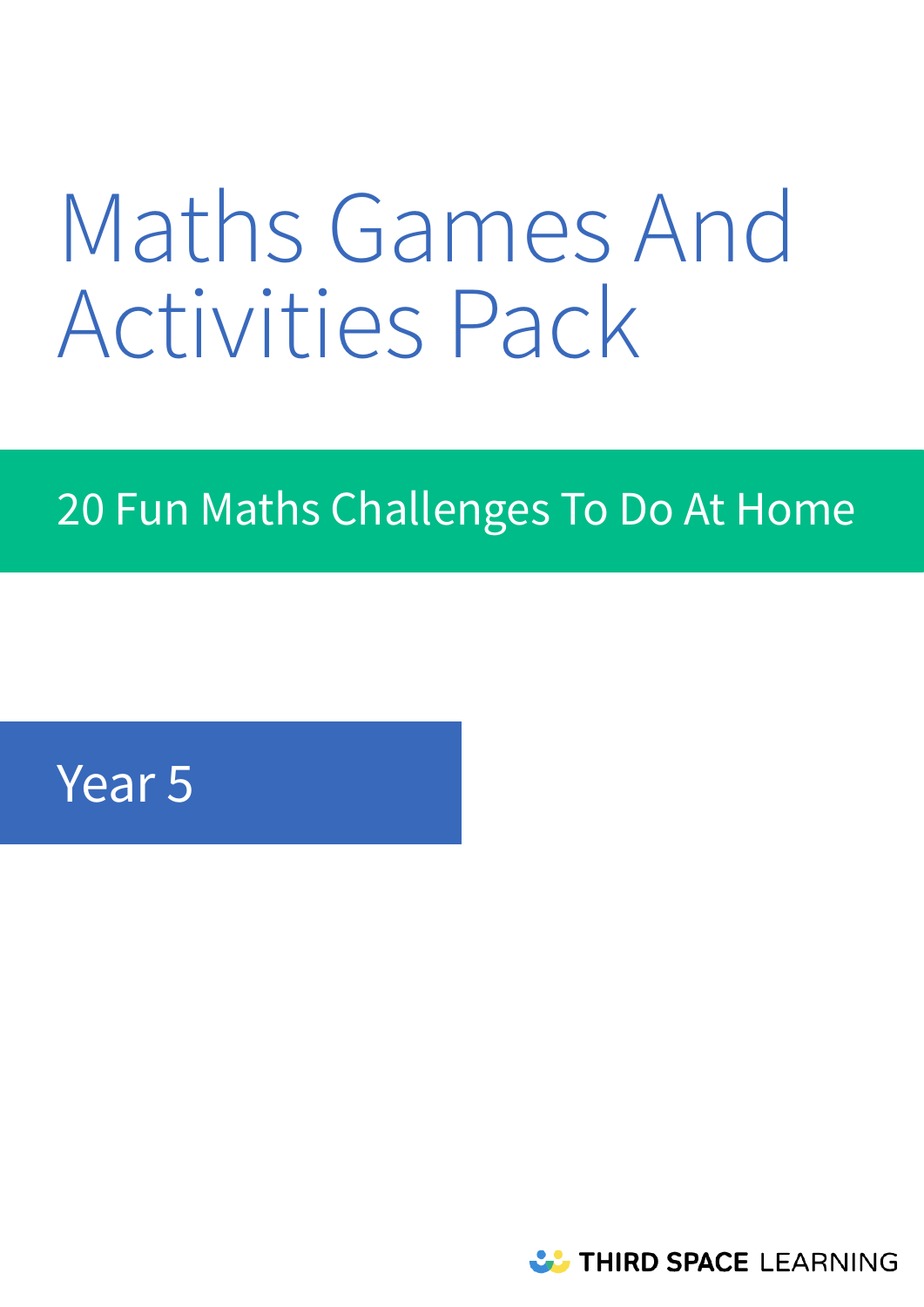## Note to Parents and Carers

Your child works hard during school and we know they deserve some rest and relaxation when they're at home. BUT… this pack is here to help you with some ideas of how to bring maths into your home in a fun way. The challenges are not intended to be too much like 'work'. They should provide just a bit of a mathematical focus every now and then.

The activities are separated into individual activities and partner activities. We understand that pupils are not always able to complete activities with others and as such hope this will help you and your child select appropriate activities to complete.

### Individual activities

### **1 Multiplication and Division Mosaic**

### **Your challenge**:

• Can you use your multiplication and division skills to reveal the picture hidden in the grid?

### **How to play**:

- 1. Work out the answer to the calculation in each square using your knowledge of the 1-12 times tables (including square numbers) and related division facts.
- 2. Colour in each square based on the key at the top of the sheet.

What picture will you reveal?

- Challenge 1 Sheet
- Colouring pencils or felt tips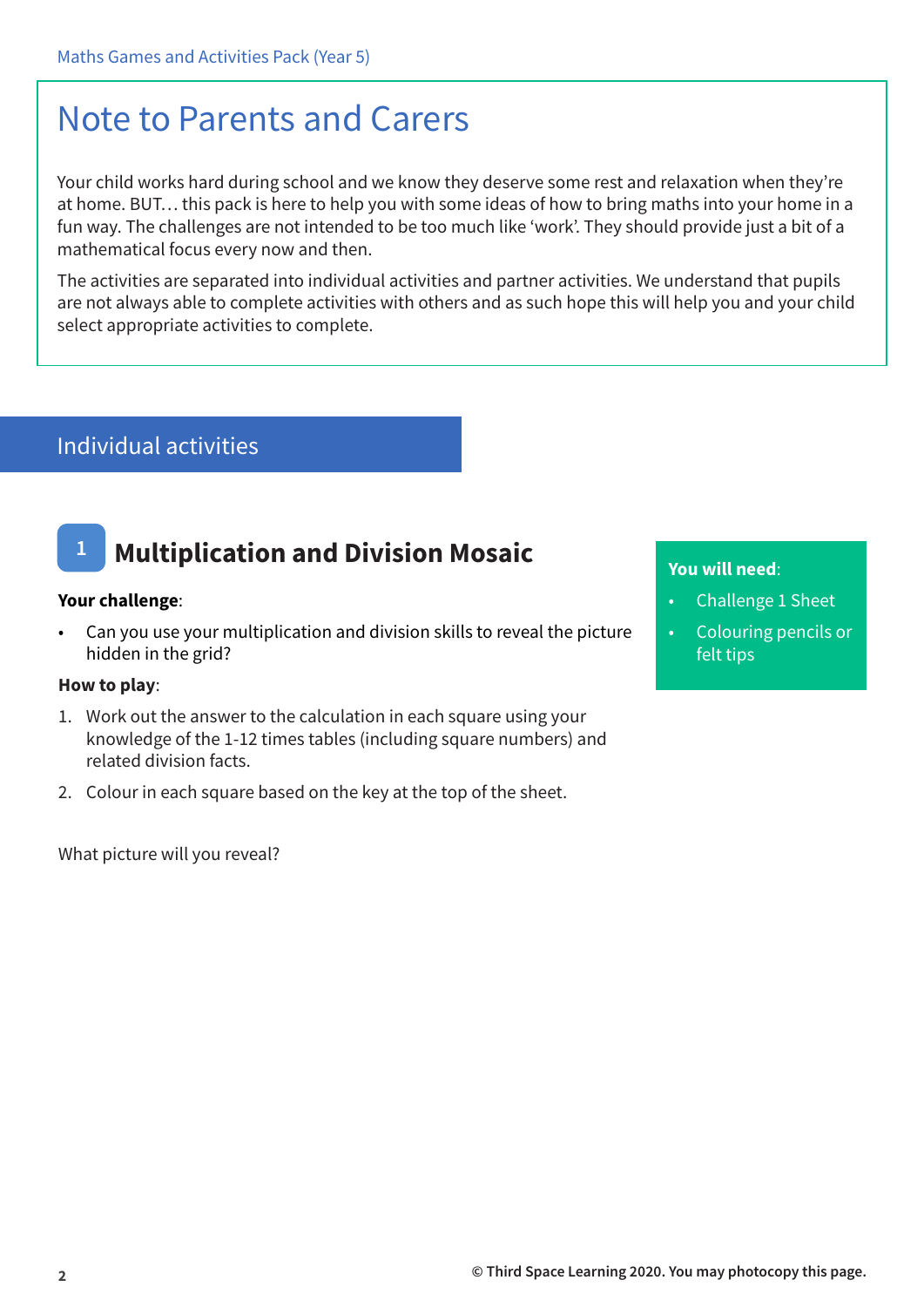# **Challenge 1 Sheet** Multiplication and Division Mosaic

Solve the questions in the squares below. Colour in the squares with the colours based on your answer. What picture will you make?

**Pink:** 0, 1, 2, 3

**Orange:** 4, 6, 8, 9, 10

**Black:** 12, 16, 18

**Yellow:** 20, 24, 30

**Purple:** 25, 36, 40, 48, 49, 60, 72, 81

| $8 \times 5 =$         | $? \div 5 = 5$      | $? \div 10 = 6$  | 6 <sup>2</sup>  | $? \div 7 = 7$                     | $? \div 12 = 6$                                   | $? \div 6 = 6$  | $5 \times 12 =$ |
|------------------------|---------------------|------------------|-----------------|------------------------------------|---------------------------------------------------|-----------------|-----------------|
| $6 \times 6 =$         | $?^2 = 64$          | $4 \times 0 =$   | $18 \div 9 =$   | $3 \times 1 =$                     | $48 \div ? = 8$                                   | $4 \times 10 =$ | $12 \times 4 =$ |
| $? \times 11 =$<br>110 | $4 \times 3 =$      | $? \times 1 = 9$ | $6 \div 6 =$    | 4 <sup>2</sup><br>$? \times 1 = 4$ |                                                   | $72 \div 9 =$   | $12 \times 3 =$ |
| $? \times 3 = 24$      | $72 \div ? =$<br>12 | $28 \div 7 =$    | $5x ? = 50$     | $63 \div ? = 7$                    | $56 \div 7 =$                                     |                 | $9 \times 8 =$  |
| $20 \div 5 =$          | $20 \div 2 =$       | $? \div 4 = 4$   | $5x ? = 40$     | $? \div 9 = 2$                     | $120 \div ? =$<br>12                              | 2 <sup>2</sup>  | 9 <sup>2</sup>  |
| $4 \times 5 =$         | $54 \div 9 =$       | $6x3=$           | $?^{2} = 100$   | $84 \div 7 =$                      | $99 \div 11 =   ? \div 5 = 6$                     |                 | $? \div 5 = 8$  |
| $? \div 8 = 5$         | $2 \times 12 =$     | 3 <sup>2</sup>   | $?^{2} = 16$    | $30 \div ? = 5$                    | $6x4=$                                            | $5 \div 5 =$    | $6 \times 12 =$ |
| 5 <sup>2</sup>         | $24 \div 12 =$      | $5 \times 6 =$   | $9x2=$          | $? \div 10 = 2$                    | $?^{2} = 9$                                       | $9 \times 0 =$  | $10 \times 6 =$ |
| $3 \times 12 =$        | $? \div 12 = 3$     | $7 \times 0 =$   | $9 \div ? = 3$  | $10 \div 10 =$                     | $8 \div 4 =$                                      | $? \div 6 = 6$  | $8 \times 6 =$  |
| $? \div 12 = 4$        | $12 \times 5 =$     | 7 <sup>2</sup>   | $10 \times 4 =$ |                                    | $  ? \div 12 = 3   ? \div 6 = 10   ? \div 10 = 4$ |                 | $? \div 5 = 12$ |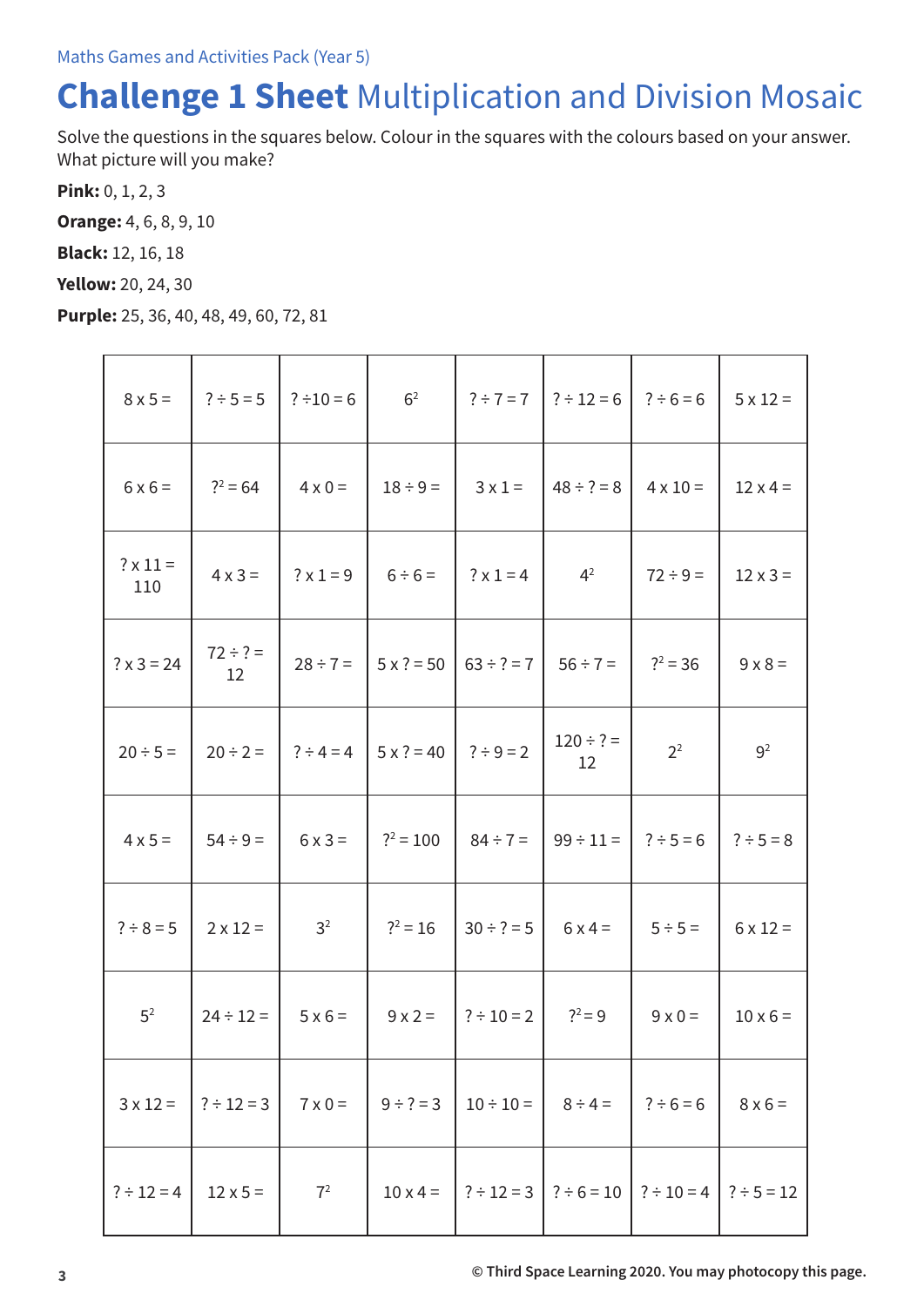### **2 Mystery Times Tables**

### **Your challenge**:

- Can you help solve a times table mystery?
- On Challenge 2 Sheet there are two times tables that have been written in code. Each digit has been replaced by a letter and the times tables have all been jumbled up!

### **What to do:**

- 1. Can you work out which digit each letter stands for? Try to spot patterns in the digits so you can rule out certain numbers and rule in others.
- 2. Can you work out which times table is the 11 times table or the 1 times table? Does the number of single digit answers help you work out which times table it could be?
- 3. Solve the puzzle and record which digit each letter stands for on the challenge sheet.

Set 1 times table (Z) is set that the set of the set of the set of the set of the set of the set of the set of the set of the set of the set of the set of the set of the set of the set of the set of the set of the set of t

Set 2 times table (A) is

#### **Fraction Hunting 3**

### **Your challenge**:

• Can you apply your knowledge of fractions to everyday life?

### **What to do**:

- 1. Find a recipe for something you could make (a meal, cakes, slime, whatever you can find!).
- 2. Write the ingredients on a piece of paper.
- 3. Find these fractions of the recipe and write it below the original

ingredients list:

\n
$$
\frac{1}{4} \quad \frac{3}{4} \quad \frac{1}{3} \quad \frac{3}{8} \quad \frac{3}{10}
$$

### **You will need**:

• Challenge 2 Sheet

- A recipe
- A plain piece of paper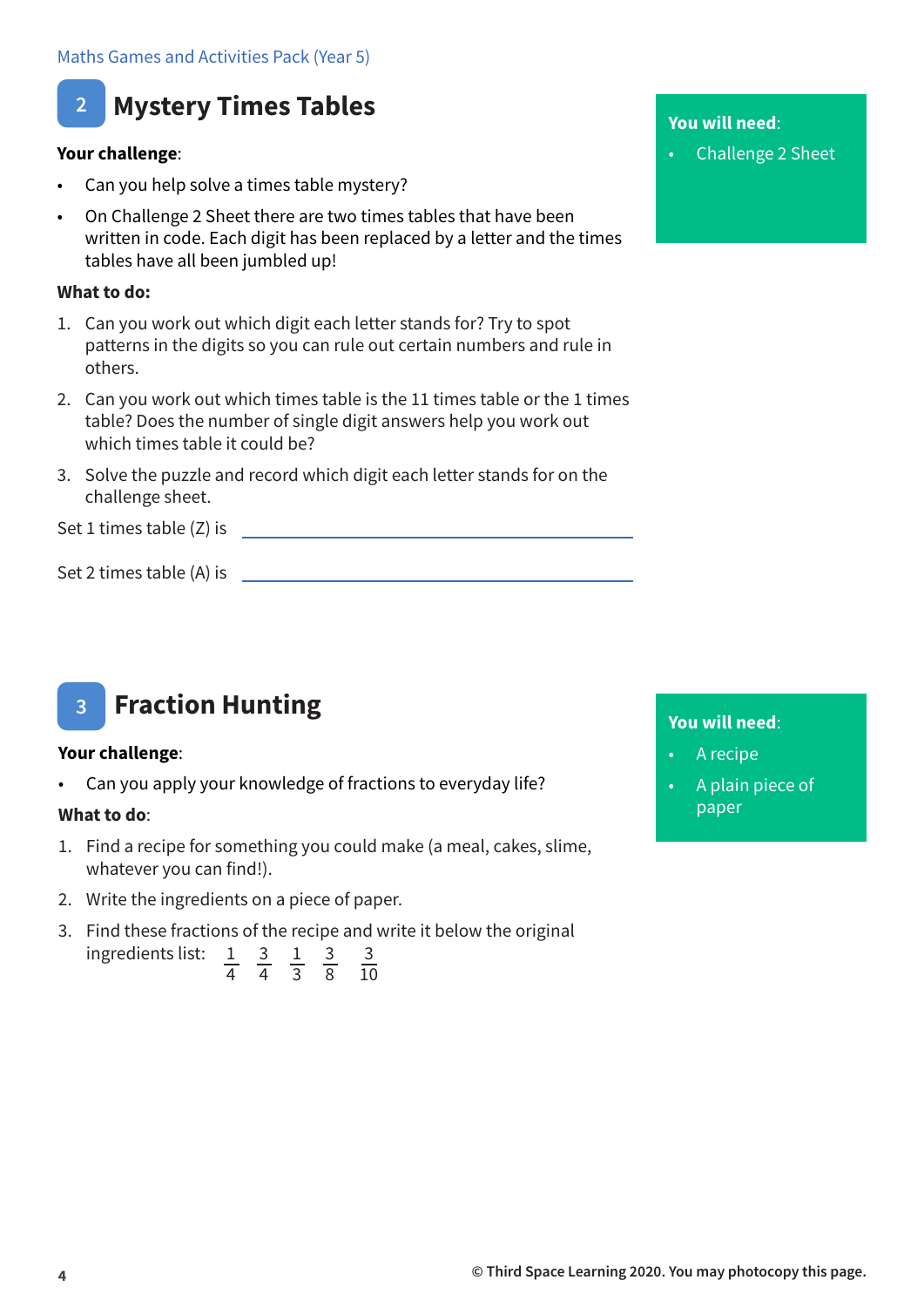# **Challenge 2 Sheet** Mystery Times Tables

These times tables are a mystery. Each digit has been replaced by a letter and the order of the times tables has been jumbled up!

Can you work out which digit each letter stands for? There are two sets of times tables for you to complete.

Try to spot patterns in the digits so you can rule out certain numbers and rule in others.

Can you work out which times table is the 11 times table or the 1 times table? Does the number of single digit answers help you work out which times table it could be?

Solve the puzzle and record which digit each letter stands for on the challenge sheet.

### **Times Tables Set 1**



- $Y \times Z = Z$   $Z \times Z = S$
- $TX = YP$   $MX Z = YQ$
- $N \times Z = PY$   $YY \times Z = 77$
- $Q \times Z = PT$  U  $\times Z = YU$
- $YP \times Z = ZM$   $P \times Z = M$
- $S \times Z = PN$   $YR \times Z = ZR$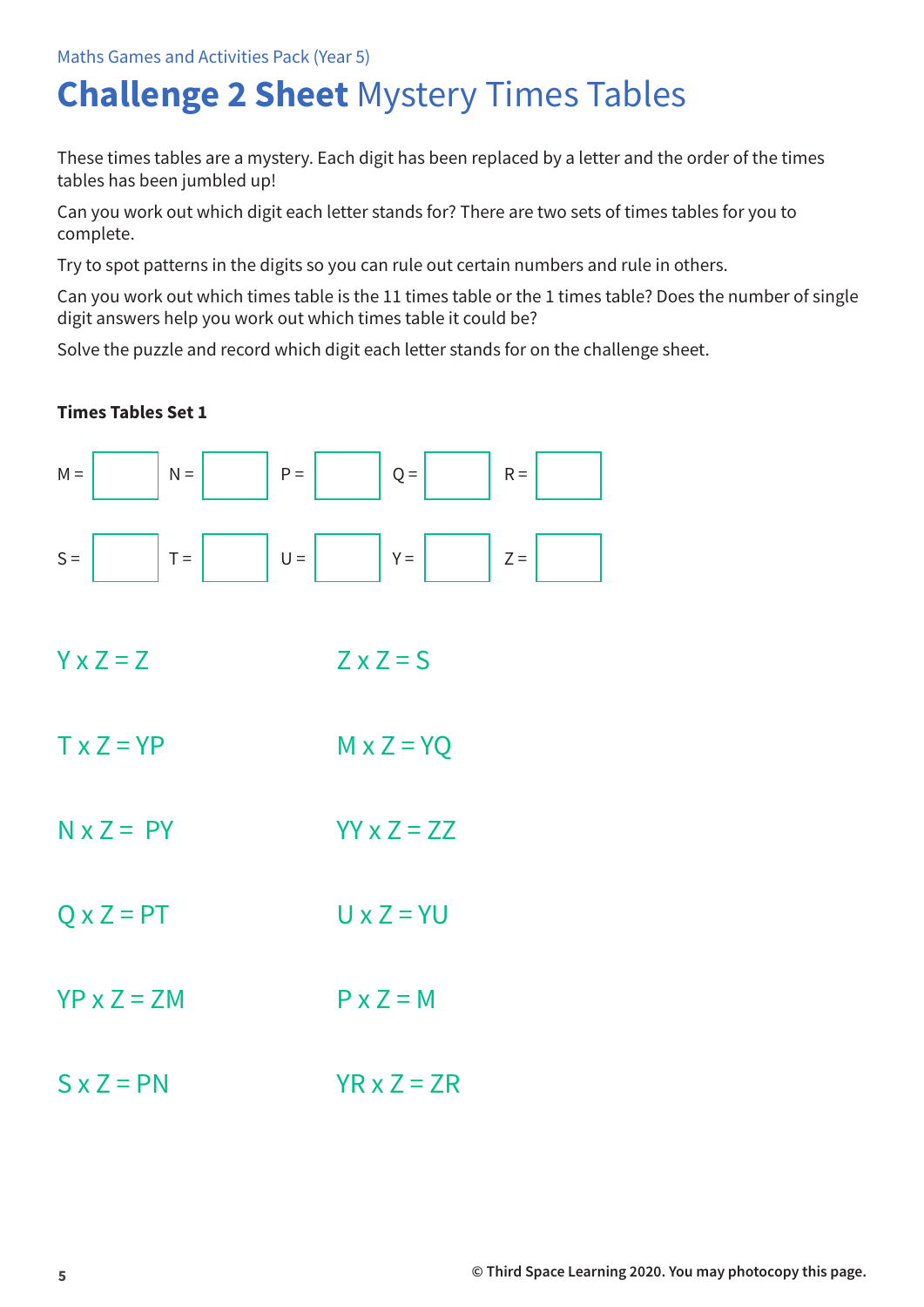### **Times Tables Set 2**

The letters and their digits are different to the first set!



- $C \times A = A$   $D \times A = JG$
- $E \times A = HK$   $A \times A = FC$
- $F \times A = GJ$   $G \times A = ED$
- $H \times A = KH$   $J \times A = CF$
- $K \times A = DE$   $CC \times A = AA$
- $CJ \times A = CBF$   $CB \times A = AB$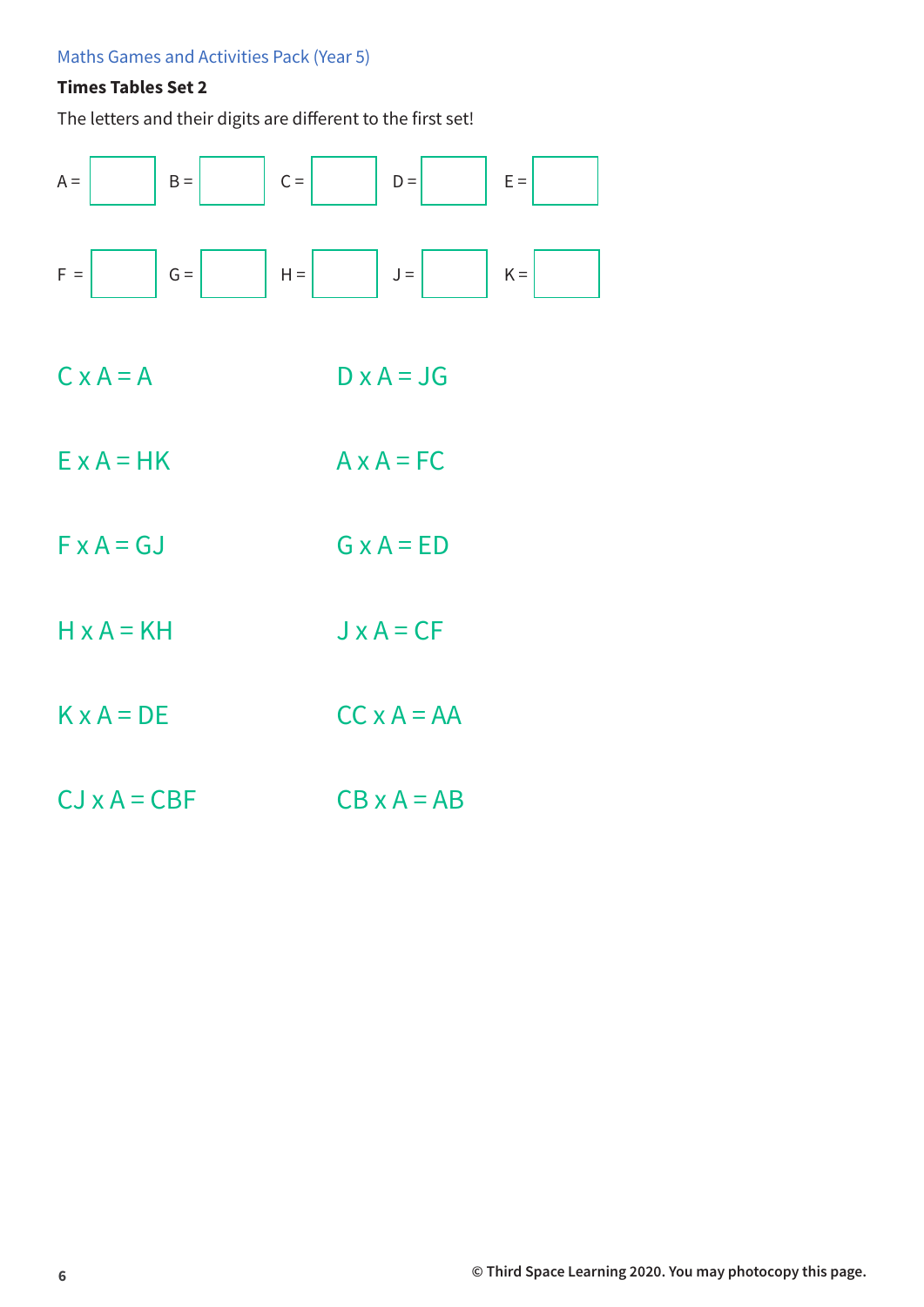### **4 Money Problems**

### **Your challenge**:

Which combination of coins and notes can you use to make a total?

### **What to do**:

- 1. Find an old receipt for some shopping (you may need to ask an adult for this).
- 2. Imagine you are paying for the products on your receipt with notes and coins. How many different combinations of notes and coins could you use to pay the total. If you pay more than the total, what would your change be?
- 3. On a piece of paper, stick the receipt in the middle. Around the receipt write the different combinations of coins and notes you could use, including your change (where you can).

### **You will need**:

- A receipt
- A piece of plain paper

### **You will need**:

- A piece of plain paper
- Colouring pencils or crayons

#### **My Favourite Number 5**

### **Your challenge**:

How much do you know about your favourite number?

### **What to do**:

- 1. What's your favourite number? Write it down in the centre of a piece of plain paper (if you don't have a favourite number, pick a number at random).
- 2. Note down at least 20 facts about the number around your number, creating a poster. Examples you could choose include factors, multiples, even/odd, square number, sides on a shape etc.
- 3. For example, if your favourite number was 32, you could write down facts like:
	- $\cdot$  It's a multiple of 1, 2, 4, 8 and 16
	- It's an even number
	- $32 \times 2 = 64$
	- $\cdot$  1 + 31 = 32
- 4. Try to make sure you have a good range of different types of facts. Be as creative as you can with how you present your work.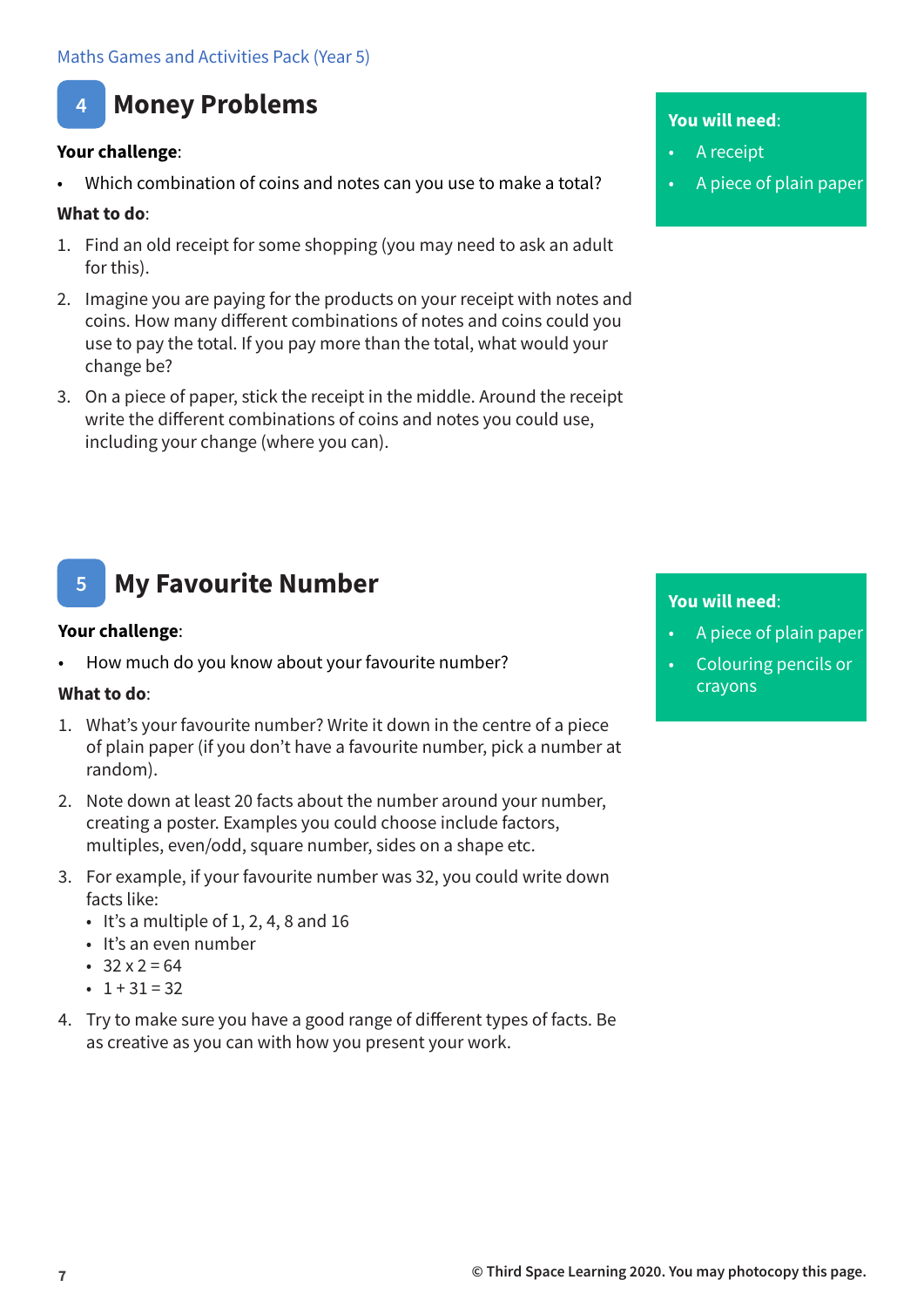### **6 Product Hunt**

### **Your challenge**:

• How many products can you make out of 4 digits?

### **How to play**:

- 1. You have the digits 4, 5, 7, and 8. You need to arrange them into a multiplication question like this: HTO  $x$  O = ? For example, you could make 458 x 7 = ?
- 2. In each question, you can only use each digit once. Work out the answer to your calculation, using any method you like (but don't use a calculator!).
- 3. Make a list of the different products that you have made on Challenge 6 Sheet (remember, a product is the result of a multiplication). How can you make sure you have found all the possible products? Fill in Challenge 6 Sheet to explain how you did this.

### **7 How Much Screen Time?**

### **Your challenge**:

• Ever wondered how much time you spend on a 'screen' (such as watching TV or using a tablet or computer) over two days? Well, let's find out!

### **Things to remember**:

- 1. Use Challenge 7 Sheet to record the start and end time whenever you have 'screen time'.
- 2. Work out the length of time you spent on the screen.
- 3. At the end of two days, add up the total amount of time. How many hours and minutes have you spent on a screen? Remember – there are 60 minutes in an hour.

I spent \_\_\_\_\_\_\_\_\_\_ minutes on a screen over 2 days.

This is the same as \_\_\_\_\_\_\_\_\_\_ hours and \_\_\_\_\_\_\_\_\_\_ minutes.

### **You will need**:

• Challenge 6 Sheet

- Challenge 7 Sheet
- A pencil or pen
- A clock or watch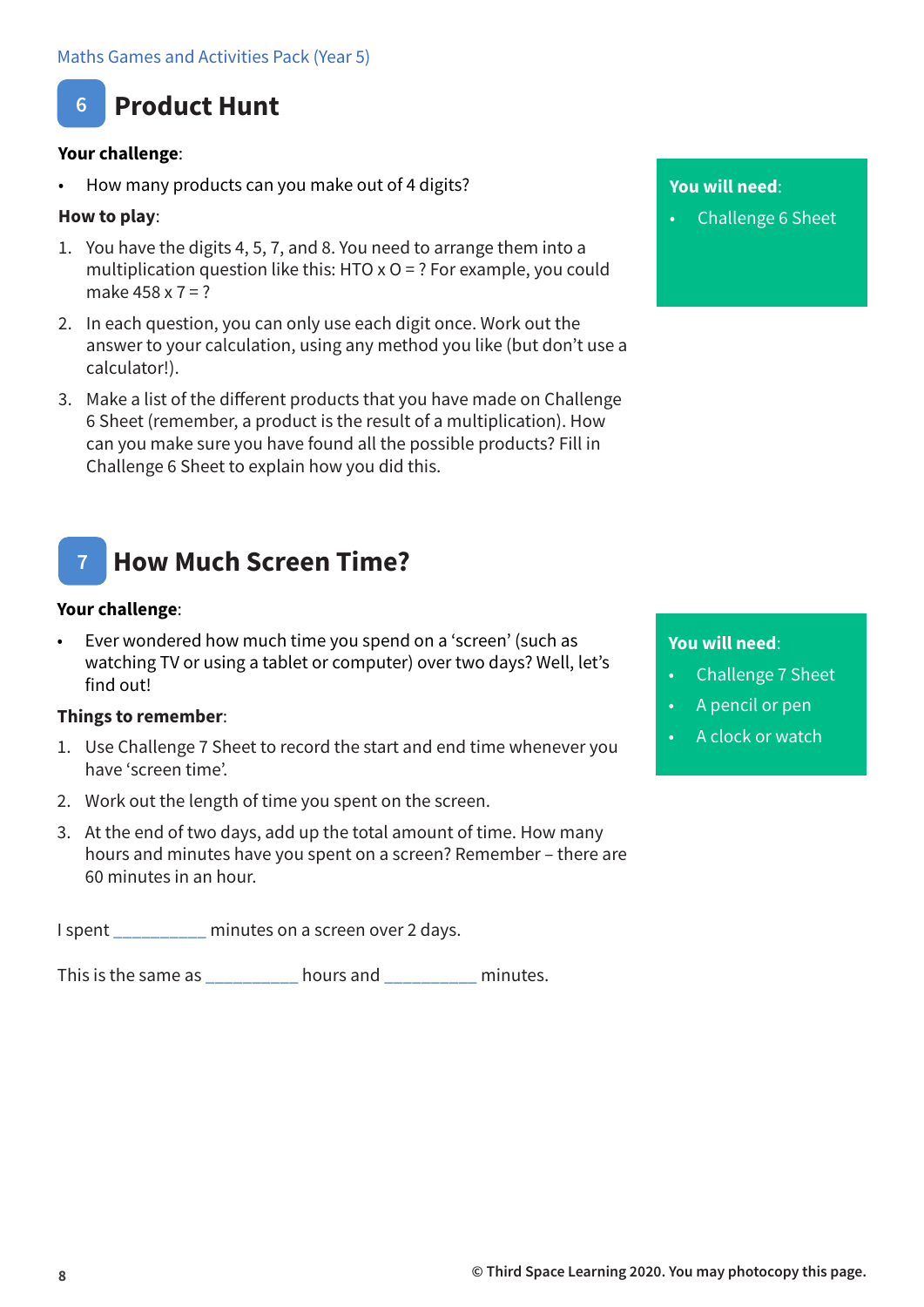# **Challenge 6 Sheet** Product Hunt!

You have the digits 4, 5, 7, and 8.

You need to arrange them into a multiplication question like this: HTO x O = ? For example, you could make  $458 \times 7 = ?$  In each question, you can only use each digit once.

Work out the answer to your calculation using any method you like (don't use a calculator). Make a list of the different products that you have made (remember, the product is the result of multiplication).

How can you make sure you have found all possible products?

The products I have found are:

Use this space below to help you.



I know I have found all the possible products because: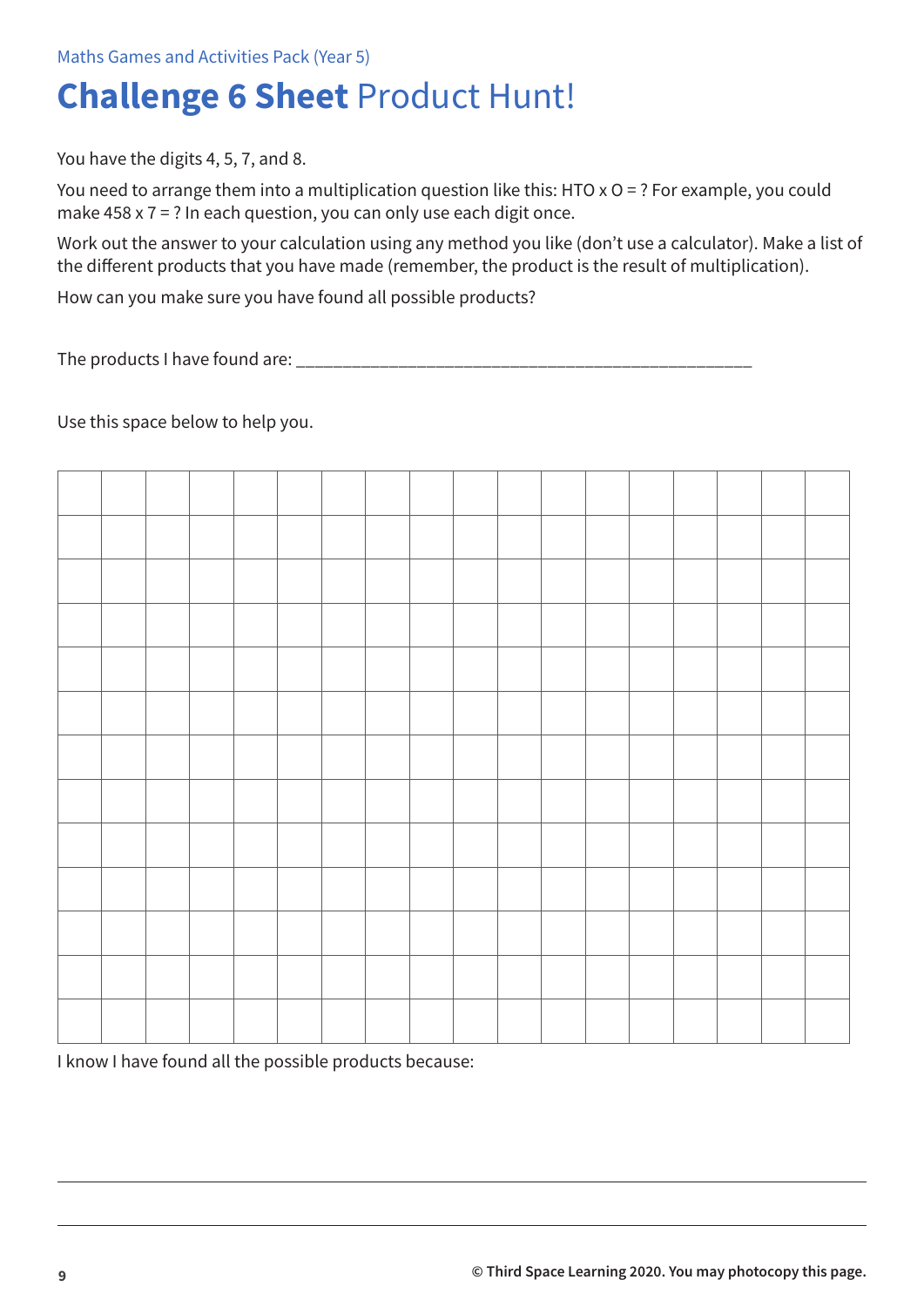# **Challenge 7 Sheet** How Much Screen Time?

Use this table to keep track of the 'screen time' you have over two days.

| <b>Day</b> | <b>Time started</b> | <b>Time ended</b> | <b>Duration</b> |
|------------|---------------------|-------------------|-----------------|
|            |                     |                   |                 |
|            |                     |                   |                 |
|            |                     |                   |                 |
|            |                     |                   |                 |
|            |                     |                   |                 |
|            |                     |                   |                 |
|            |                     |                   |                 |
|            |                     |                   |                 |
|            |                     |                   |                 |
|            |                     |                   |                 |
|            |                     |                   |                 |
|            |                     |                   |                 |
|            |                     |                   |                 |

Total screen time over two days: \_\_\_\_\_\_\_\_\_\_\_\_\_\_\_\_\_\_\_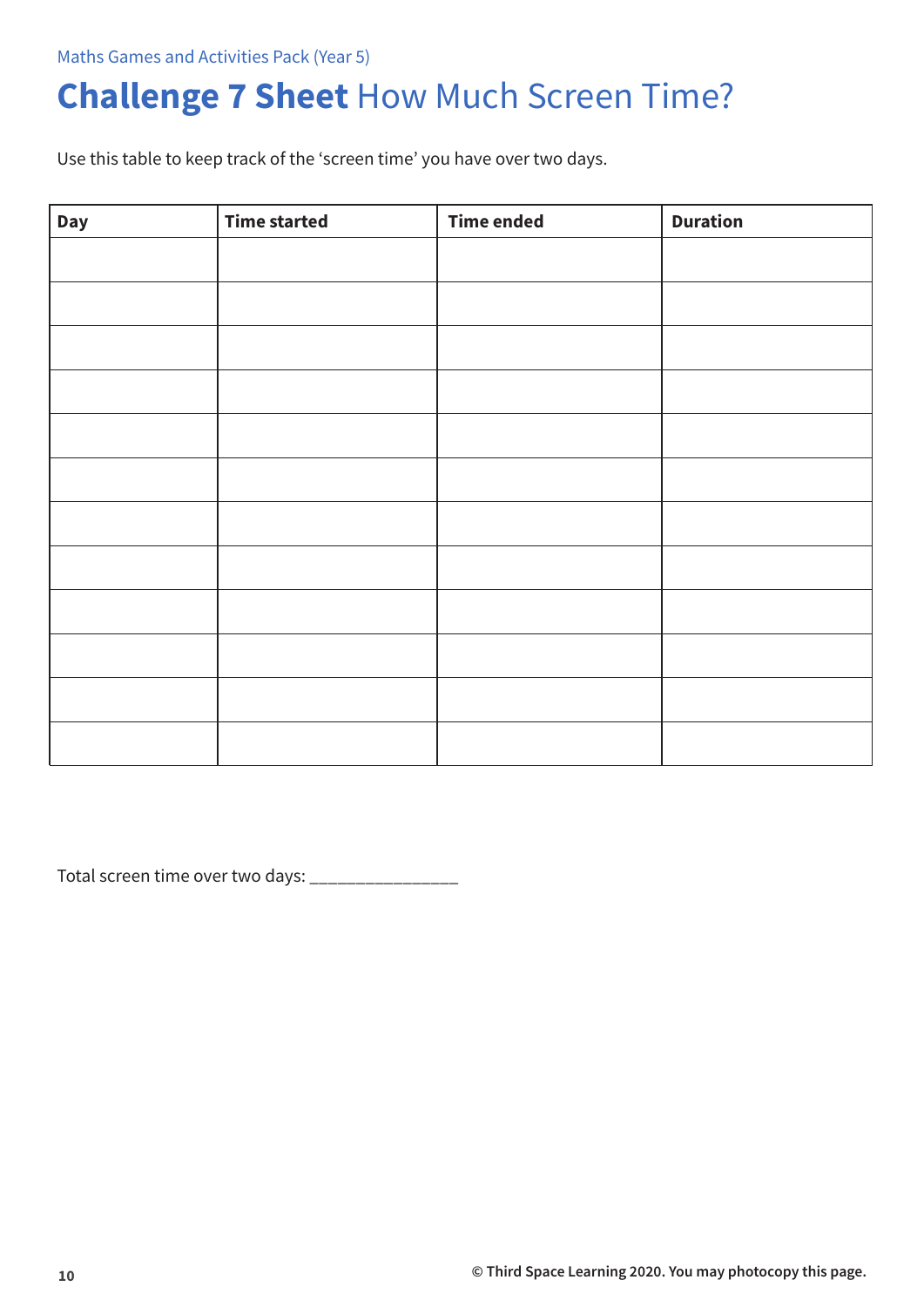

### **Your challenge**:

Can you create a piece of art that contains all of the following shapes in it: A regular hexagon, A regular octagon, an irregular quadrilateral, a square, a rectangle, an irregular heptagon, a triangle.

### **Things to remember**:

1. You can create your art using any type of materials you like. You could collage, paint, colour or do anything else – it's up to you. You can also use any other shapes in your art but list them below.

#### **You will need**:

- Plain paper
- Art materials

### **9 Areas and Perimeters**

#### **Your challenge**:

• Can you estimate and measure area and perimeter accurately?

### **What to do**:

- 1. Create a list of items you are going to find the areas and perimeters of (at least 16 in total). These could be large or small.
- 2. Next to each item, write an estimate of the area or perimeter.
- 3. Measure items and calculate the area or perimeter.
- 4. Compare your estimates to the real answers. How accurate were you?

### **You will need**:

- A tape measure or ruler
- A piece of plain paper

### **10 Converting Units**

#### **Your challenge**:

Can you convert between metric units?

### **What to do**:

- 1. Find 15 items in your house that you can measure the length of easily.
- 2. List the items on the table on the Challenge 10 sheet. Find the measure of your item in cm then convert your measure to mm, m and km.

- Challenge 10 Sheet
- Items to measure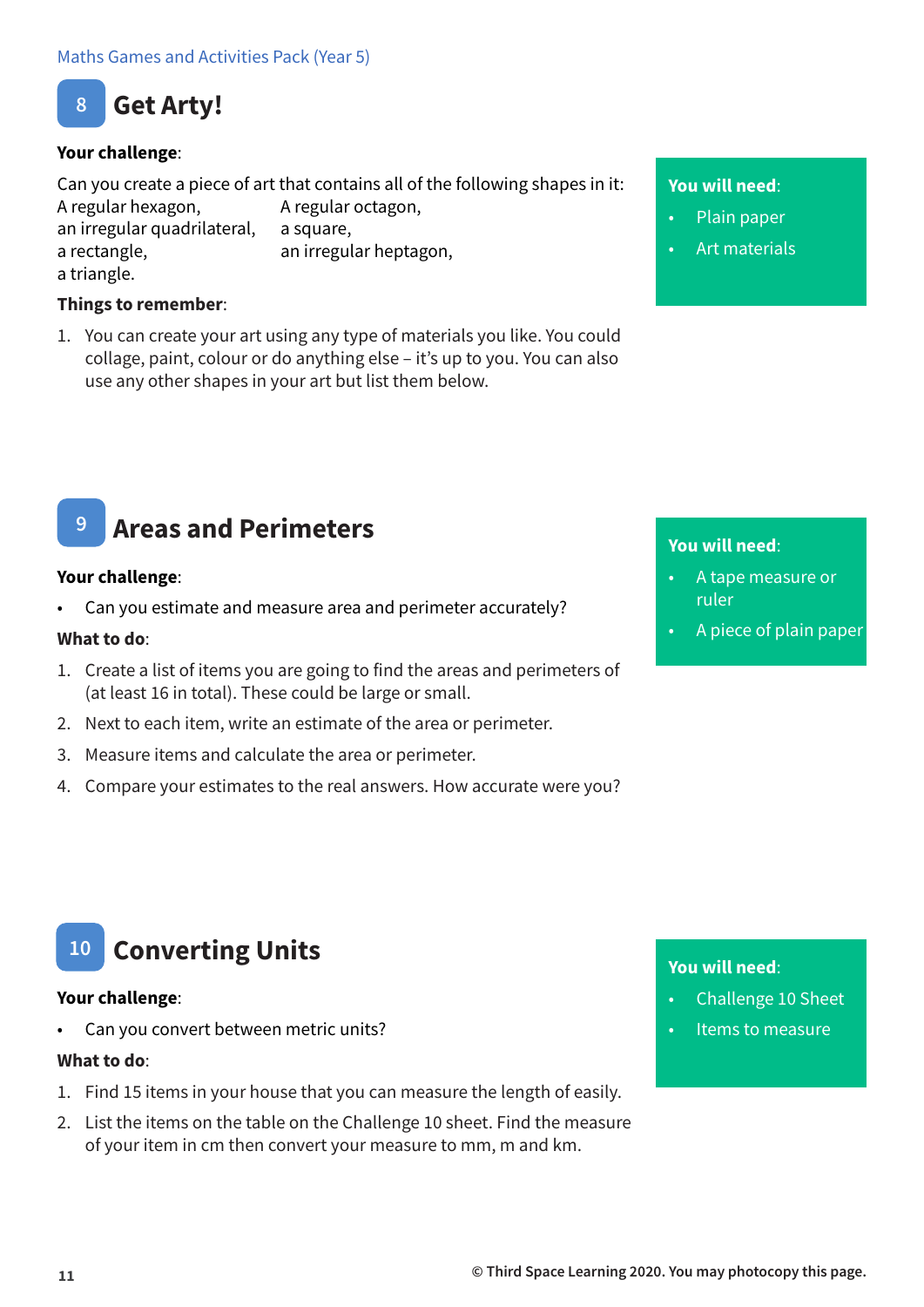# **Challenge 10 Sheet** Converting units

Measure and convert the measures of objects around your house.

| Item | Measure (cm) | Measure (mm) | Measure (m) | Measure (km) |
|------|--------------|--------------|-------------|--------------|
|      |              |              |             |              |
|      |              |              |             |              |
|      |              |              |             |              |
|      |              |              |             |              |
|      |              |              |             |              |
|      |              |              |             |              |
|      |              |              |             |              |
|      |              |              |             |              |
|      |              |              |             |              |
|      |              |              |             |              |
|      |              |              |             |              |
|      |              |              |             |              |
|      |              |              |             |              |
|      |              |              |             |              |
|      |              |              |             |              |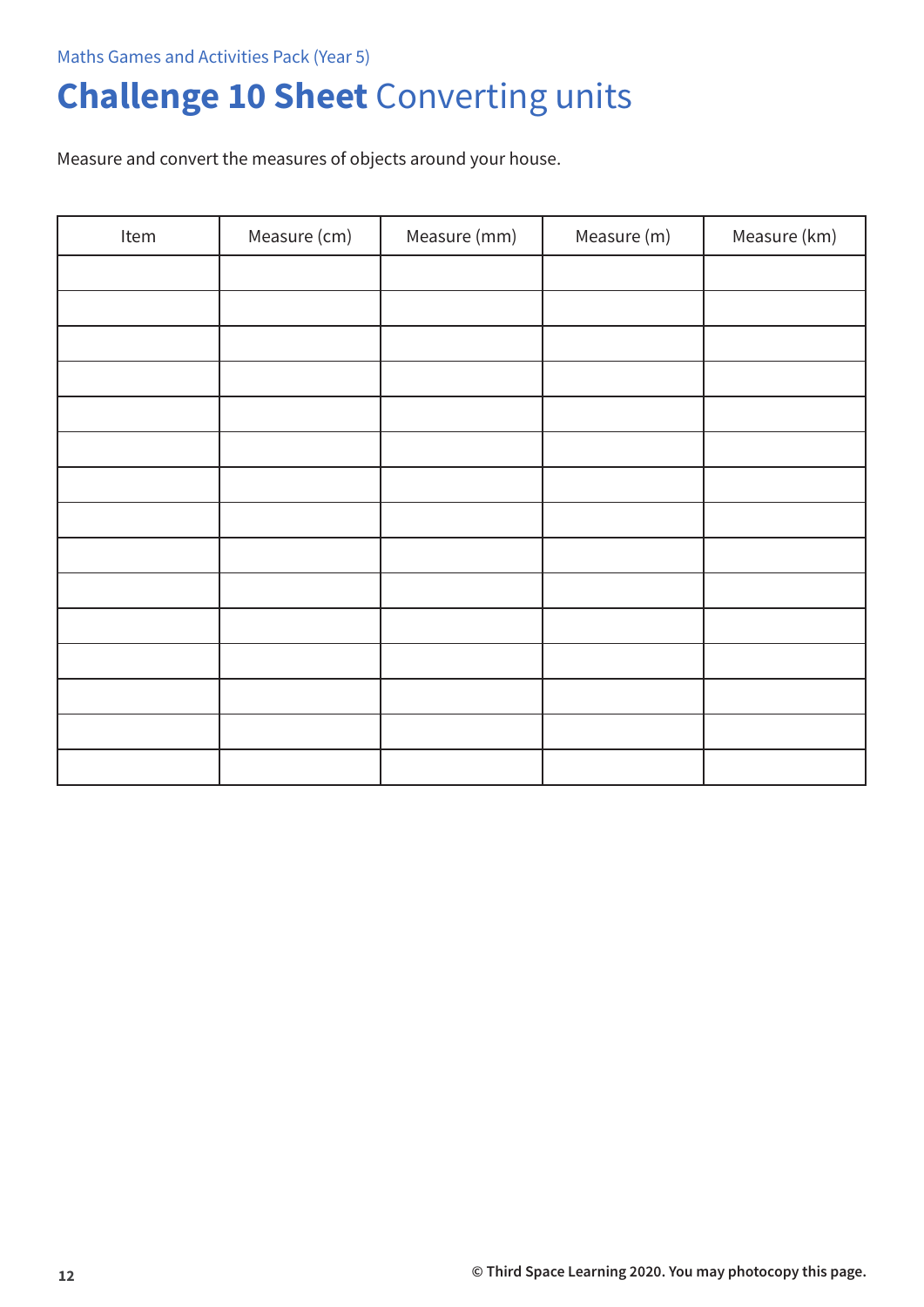### Pair activities



\_\_\_\_ \_\_\_\_ \_\_\_\_ \_\_\_\_ \_\_\_\_

### **Your challenge**:

• Can you make a larger five-digit number than your partner?

### **How to play:**

- 1. Get your digit cards ready. Cut them out from the Digit Cards Resource Sheet (at the back of this pack).
- 2. Shuffle all three sets of the digit cards. You and your partner must each draw five big lines on your sheet of paper like this:
- 3. Take it in turns to turn over a digit card and decide where in your number you are going to place the digit.
- 4. Put the digit in that position and tell your partner what value that digit has. For example, if you put a 3 in the tens column, you would say 'this 3 is worth 3 tens or thirty'.
- 5. Once you have placed a digit in your number, you can't move it! Therefore, it's important to think about the strategy you are using. Play at least seven rounds.

### **Who will be the champion?**

I played with

The person who won was

#### **Playing Games With Maths 12**

#### **Your challenge**:

• Find the maths in your favourite board or card game.

#### **How to play**:

- 1. While you are playing it, have a think about all the maths skills you are using!
- 2. Search hard most games do involve some maths somewhere, but if your favourite game doesn't, then try your second favourite game!

The game I played was \_\_\_\_\_\_\_\_\_\_\_\_\_\_\_\_\_\_\_\_\_\_\_\_

The maths I spotted in it was

### **You will need**:

- Digit Cards Resource Sheet
- Two sheets of plain paper
- A partner

- Your favourite board or card game to play
- People to play it with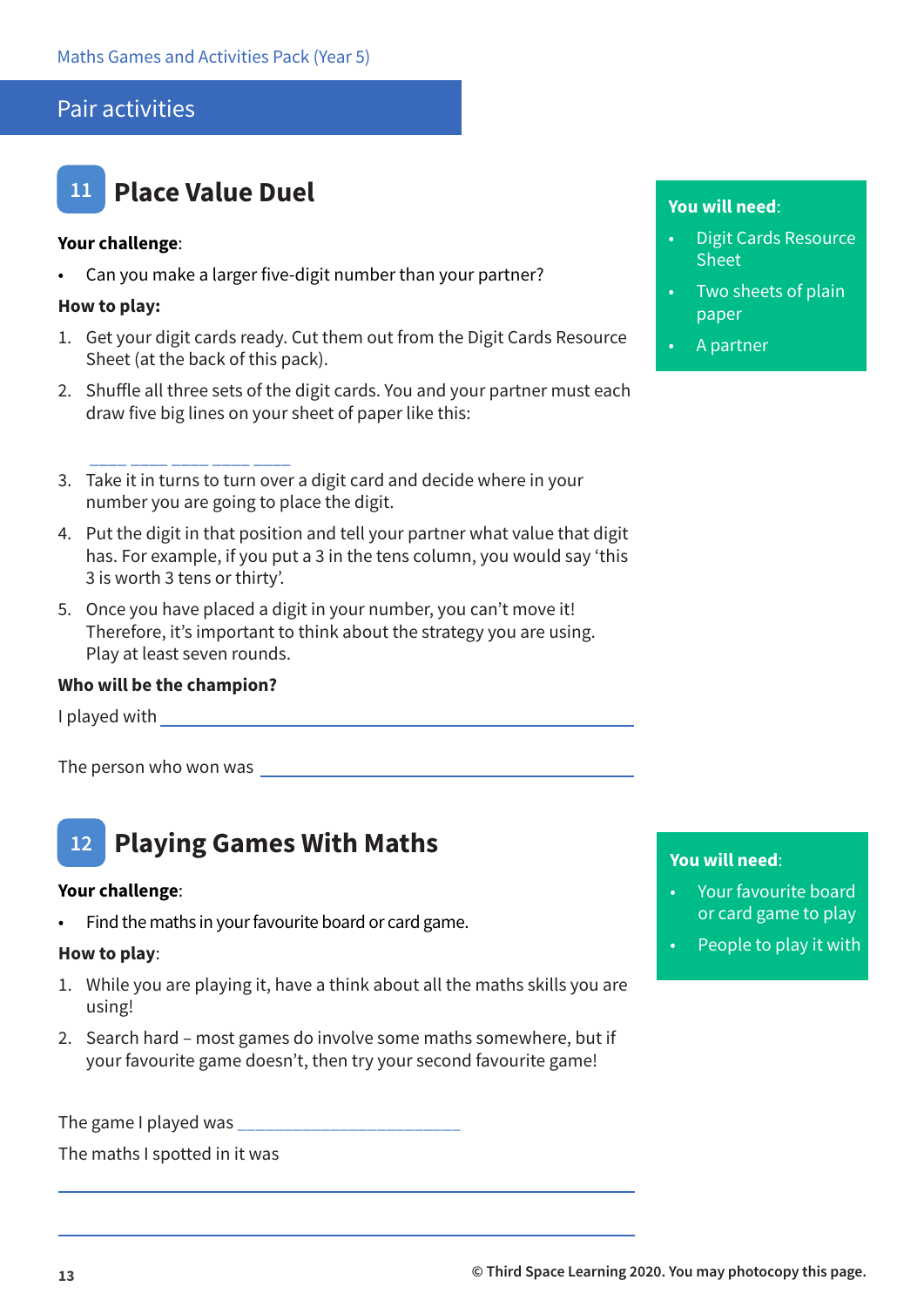

### **Your challenge**:

Are you ready to have a multiplication skirmish?

### **How to play**:

- 1. This game is simple, but addictive! Shuffle all three sets of digit cards from the Digit Cards Resource Sheet, then deal them between the two players.
- 2. At the same time, each player turns over one of their cards and puts it in the middle.
- 3. Race your partner to shout out the answer that you get when you multiply both the numbers together. For example, if you turned over an 8 and your partner turned over a 6, you'd have to shout out 48, because  $8 \times 6 = 48$ .
- 4. The person who shouts out the correct answer first gets to keep both cards. Keep playing until one player has run out of cards.
- 5. Play at least three rounds. Who will be the champion?

I played with <u>example and the set of the set of the set of the set of the set of the set of the set of the set of the set of the set of the set of the set of the set of the set of the set of the set of the set of the set </u>

The person who won was

#### **Two-handed Maths, Paper, Scissors 14**

### **Your challenge**:

• Have you ever played 'Rock, Paper, Scissors'? Well this is a maths version of the same game!

### **How to play**:

- 1. Stand and face your partner. Make two fists and say together with your partner 'maths, paper, scissors' whilst moving your fists up and down (in a similar way to when playing rock, paper, scissors).
- 2. On scissors, each of you puts out between 0 and 10 fingers.
- 3. You then need to race to multiply the number of fingers you have put out by the number of fingers your partner put out (e.g. 6 x 8) and call out the answer. The player to call the correct answer first wins a point.
- 4. Record who wins each 'battle' in a simple table; the first player to 15 points wins!

I played with

The person who won was

### **You will need**:

- Digit Cards Resource Sheet
- A partner

**You will need**:

• A partner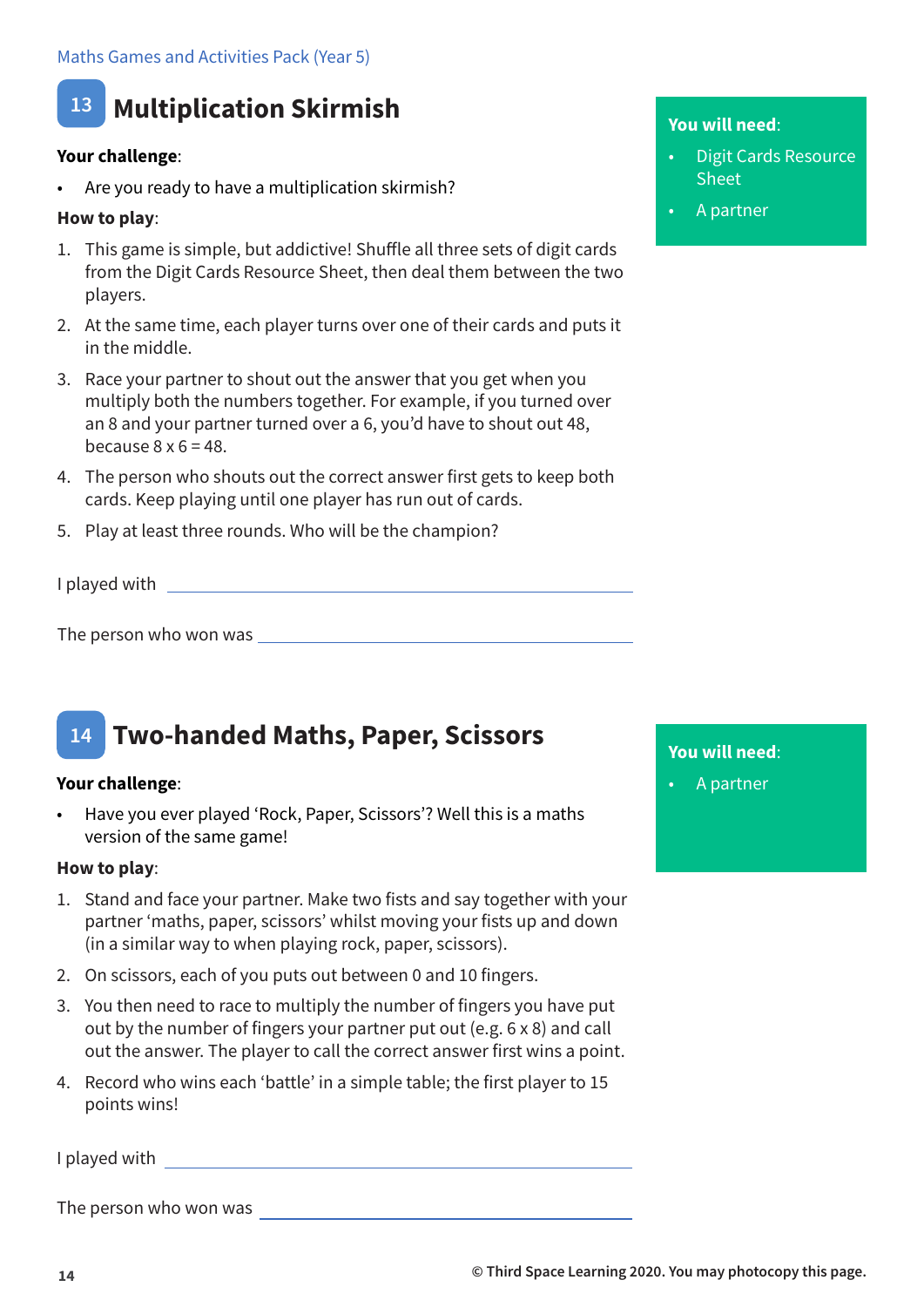### **15 Tug of War**

### **Your challenge**:

• Why not play a maths version of Tug of War?

### **How to play**:

- 1. Firstly, decide which player is going to 'add' and which player is going to 'subtract', then shuffle the digit cards into one pile. Write down the number 2,500 at the top of your piece of paper.
- 2. The player who is adding starts first. They turn over three cards and make them into a three-digit number (for example, 569). The player who is adding adds these to 2,500 (e.g. 2,500 + 569 = 3,069). The result of this calculation is your new running total.
- 3. The player who is subtracting goes next. They turn over three digits, make it into a three-digit number and subtract it from the running total.
- 4. Keep playing in the same way, taking it in turns to make a number and add or subtract it. If the player who is adding gets above 5,000 they win, and if the player who is subtracting gets below 1 they win!

Who will win the tug of war?

I played with

The person who won was

- Digit Cards Resource **Sheet**
- A partner
- Paper to keep a track of your score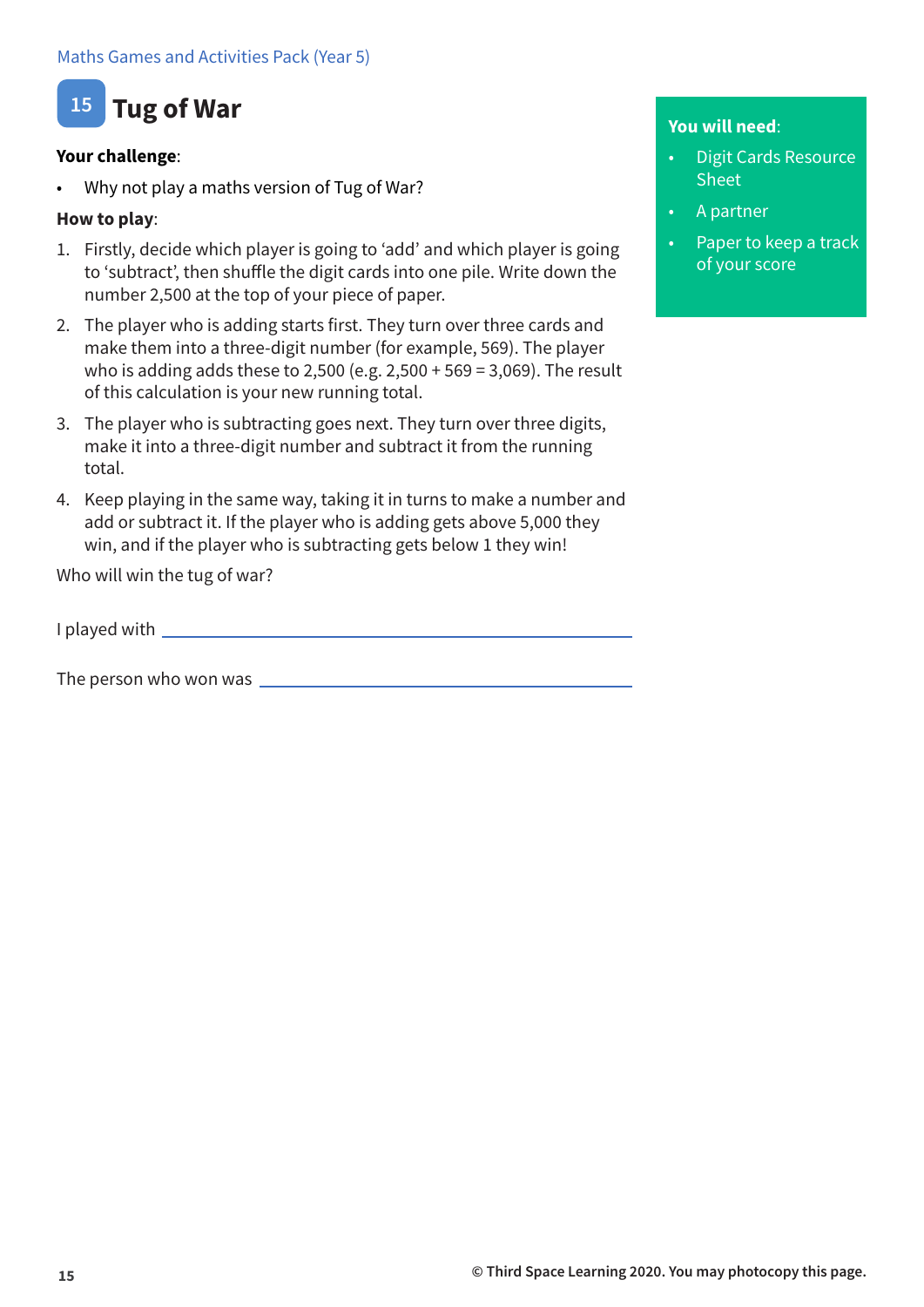### **16 Battleships!**

### **Your challenge**:

Let's play a classic game of battleships - but with a coordinates twist!

### **How to play**:

- 1. First, plot the 'ships' shown below on your grid. Make sure you hide them, so they are difficult for your partner to find.
- 2. Then, take it in turns to guess where your partner's ships are hidden. To do this, you need to read out the co-ordinates – remember, you read out the horizontal axis value first, and then the vertical axis value.
- 3. Your partner will then tell you if you have 'hit' one of their ships or not. Keep track of your hits and misses on your map (use a coloured pencil). If you get a 'hit' you get another go, if not, it's your partner's turn to guess.
- 4. Who can find all of their partner's battleships first?

I played with  $\_\_$ 

The person who won was



- Two copies of Challenge 16 Sheet
- A partner
- **Two pencils**
- Two coloured pencils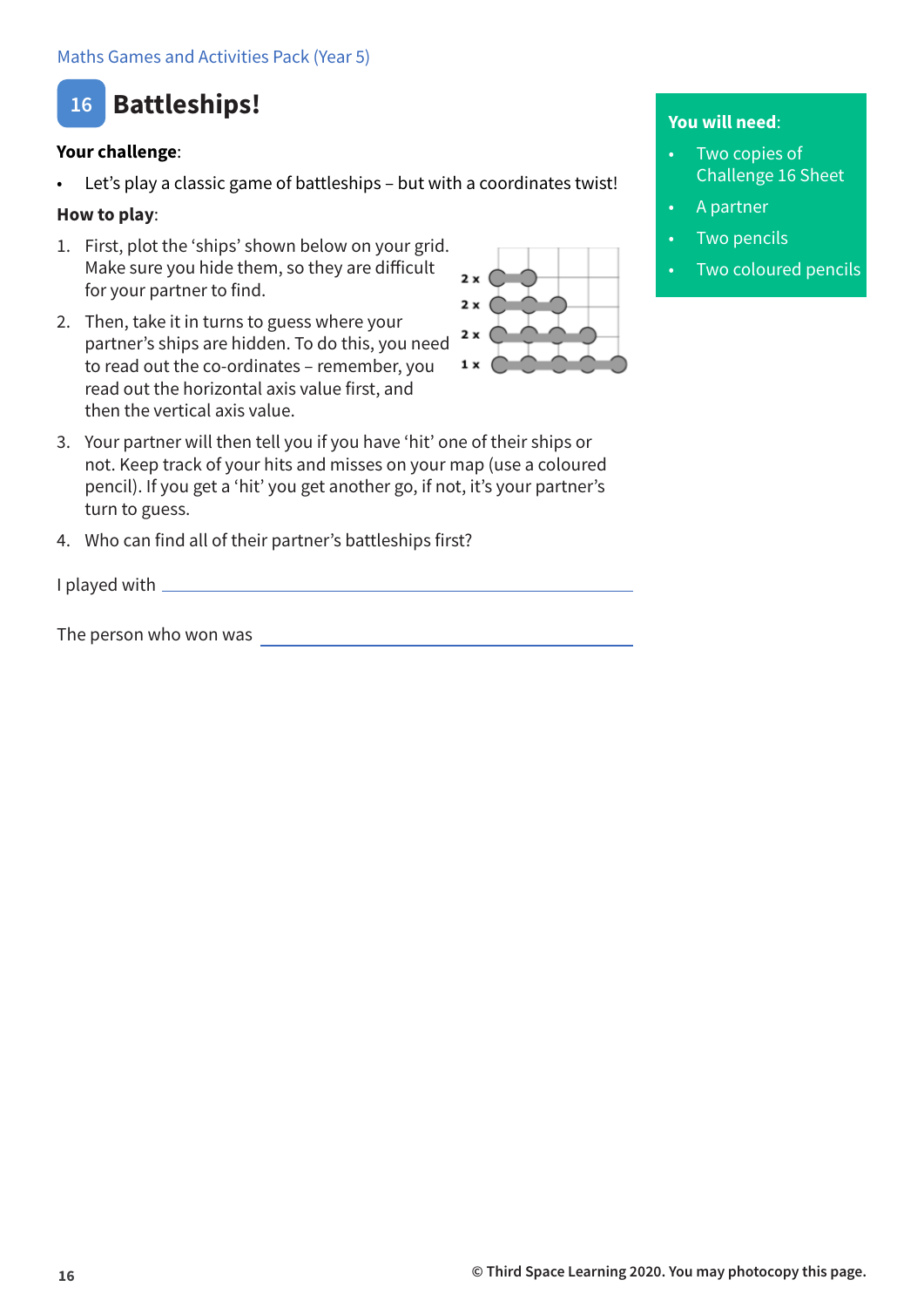# **Challenge 16 Sheet** Battleships

Let's play a game of co-ordinate battleships. See the challenge list for the full instructions.  $2x$  $2x$  $2x$  $1 x$ 

Here are the boats you need to put on your grid. Remember, your boats are made up of points not squares.



**My Map**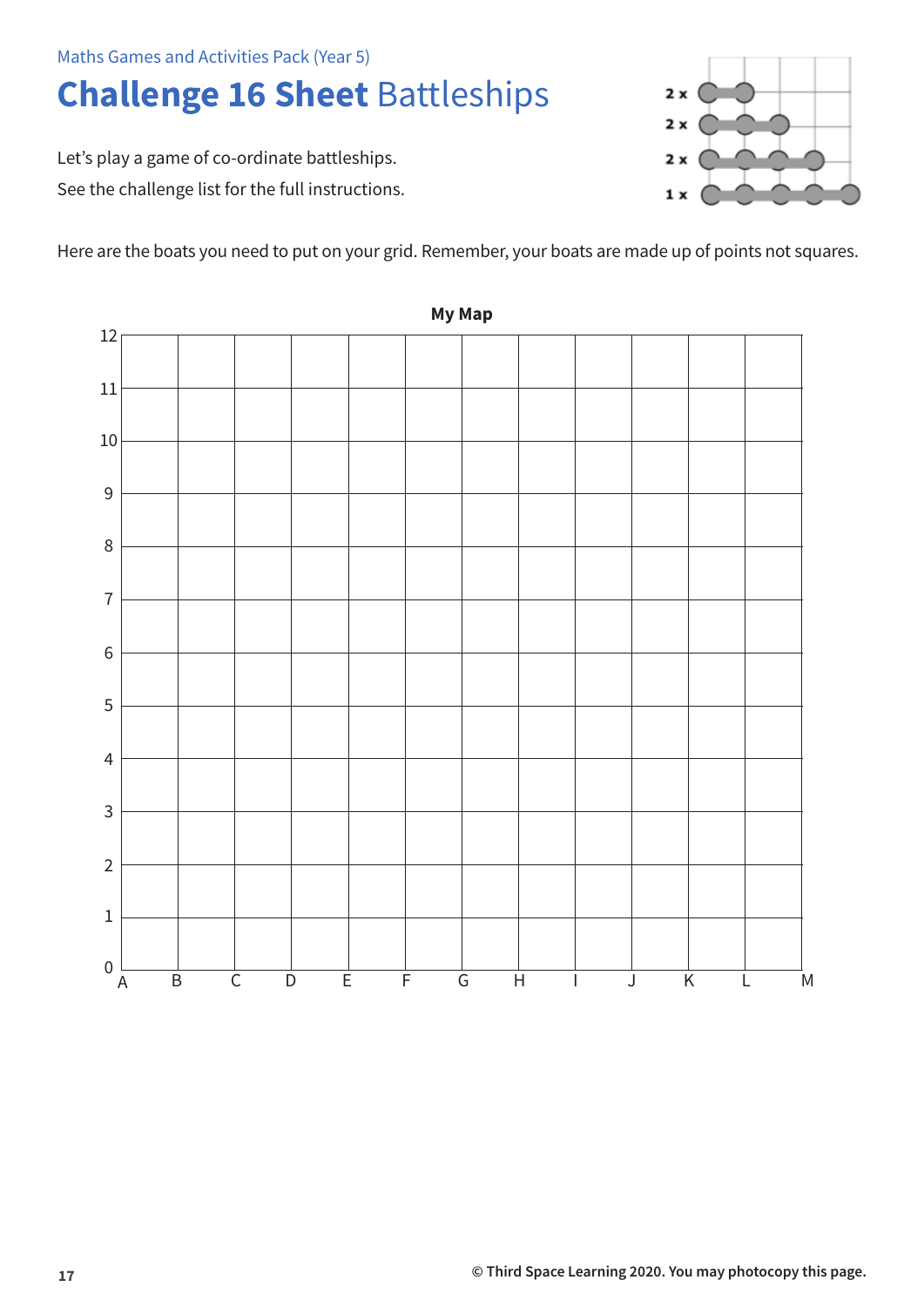#### **Fraction and Decimal Snap 17**

### **Your challenge**:

Let's play a game of snap, but with a maths twist.

### **How to play**:

- 1. Shuffle the cards from Challenge 17 Sheet and deal them between the players.
- 2. Play just like you would do in 'normal' snap take it in turns to turn over one of your cards and place it in the middle.
- 3. If the two cards are equivalent the first person to call 'snap' and place their hands on the pile of cards wins the cards. Remember, equivalent means they are worth the same, for example the following pairs are equivalent:
	- $\frac{1}{4}$  and 4 2 8
	- $\frac{1}{3}$  and 3 3 9
	- $\frac{1}{2}$  and 0.5 2
- 4. The first player to get all of the cards wins! Try to play the game at least twice.

The first time I played, I played against

and the person who won was

The second time I played, I played against

and the person who won was

### **You will need**:

•

- The cards from Challenge 17 Sheet cut up
- At least one other person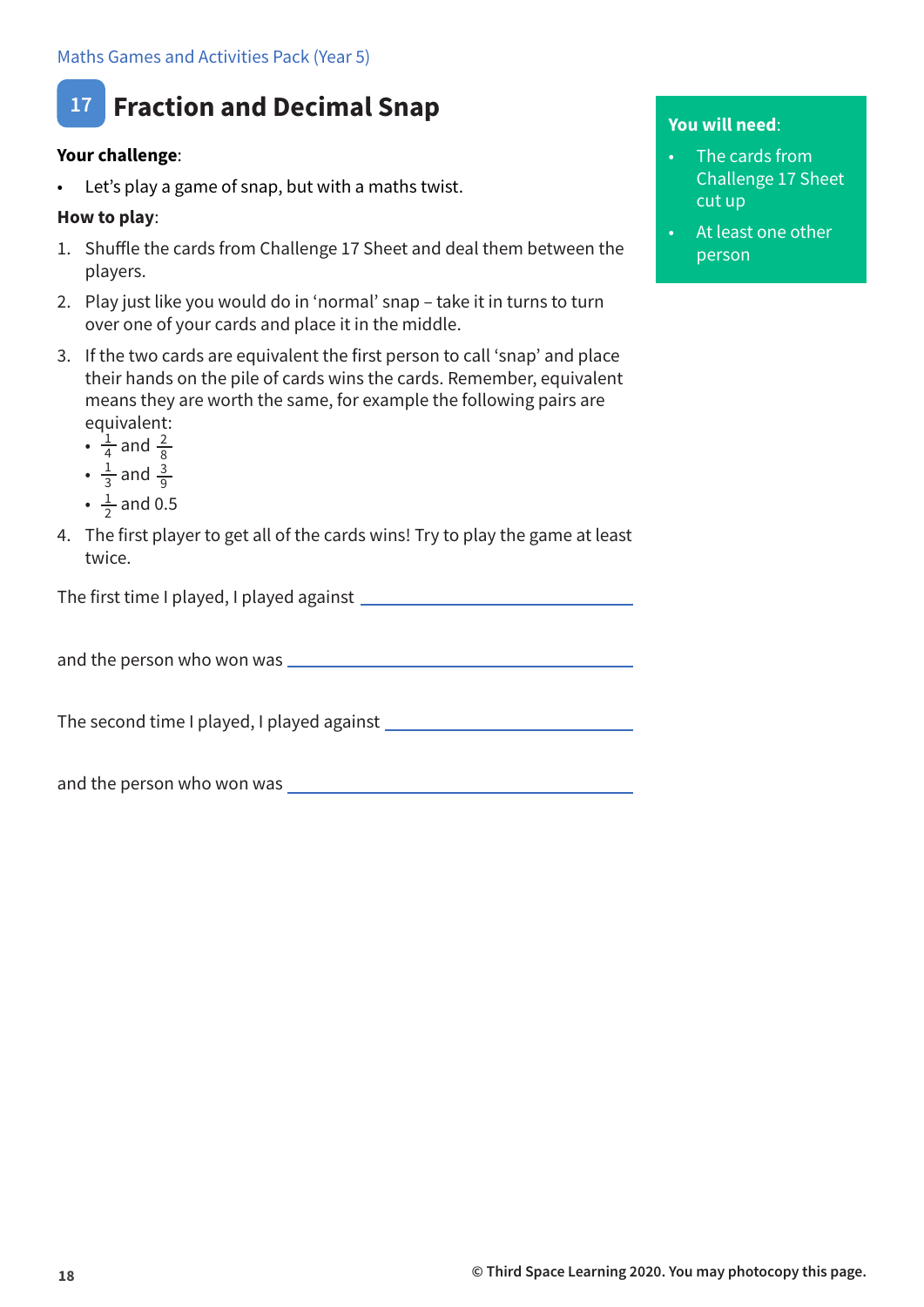# **Challenge 17 Sheet** Fraction and Decimal Snap

| $\mathbf{1}$            | 0.25                                               | $\overline{\mathbf{2}}$              | $\mathbf{1}$                            | <b>16</b>               |
|-------------------------|----------------------------------------------------|--------------------------------------|-----------------------------------------|-------------------------|
| $\overline{2}$          |                                                    | $\overline{\mathbf{4}}$              | $\overline{2}$                          | <b>20</b>               |
| 0.75                    | $\overline{\mathbf{3}}$<br>$\overline{\mathbf{4}}$ | $\overline{\mathbf{5}}$<br><b>10</b> | $\mathbf{1}$<br>$\overline{\mathbf{3}}$ | 0.75                    |
| $\mathbf{1}$            | 0.5                                                | $\overline{\mathbf{2}}$              | 9                                       | $\overline{\mathbf{5}}$ |
| 5                       |                                                    | $6\phantom{a}6$                      | 12                                      | $6\phantom{a}6$         |
| $\overline{\mathbf{5}}$ | $\overline{\mathbf{2}}$                            | $\overline{\mathbf{3}}$              | <b>25</b>                               | 8                       |
| 15                      | 10                                                 | 5                                    | <b>100</b>                              | 10                      |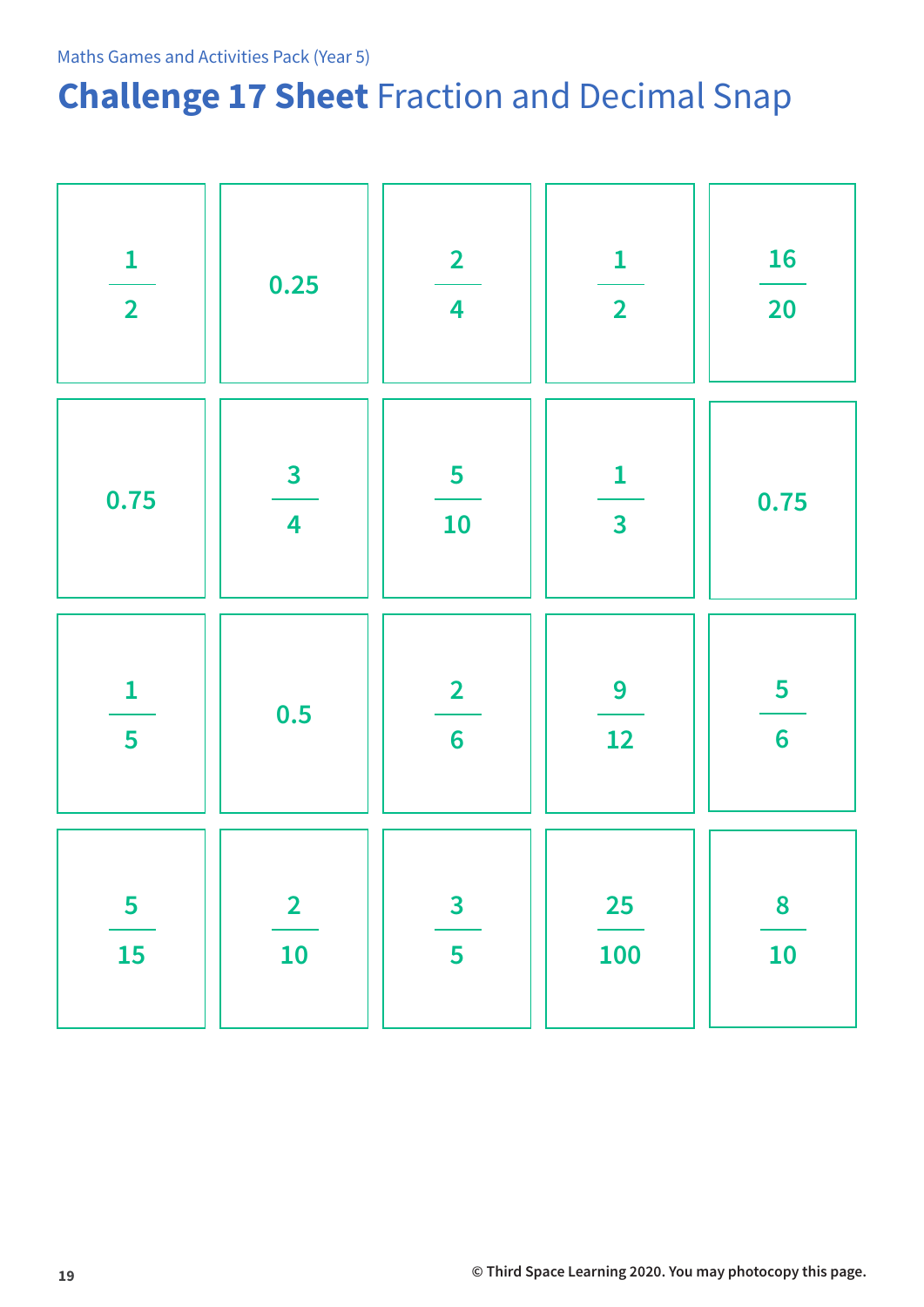| $\overline{\mathbf{4}}$       | $6\phantom{a}$  | $\overline{\mathbf{4}}$ | $\mathbf{1}$            | 80         |
|-------------------------------|-----------------|-------------------------|-------------------------|------------|
| 8                             | 10              | 20                      | $\overline{\mathbf{7}}$ | <b>100</b> |
| $6\phantom{a}$                | 9               | 30                      | $\overline{\mathbf{3}}$ | 0.25       |
| 8                             | <b>15</b>       | 50                      | 21                      |            |
| $\overline{\mathbf{3}}$       | 5               | 50                      | 0.5                     | <b>15</b>  |
| 9                             | $6\phantom{1}6$ | 100                     |                         | 18         |
| $\overline{\mathbf{3}}$<br>15 | <b>10</b><br>12 |                         |                         |            |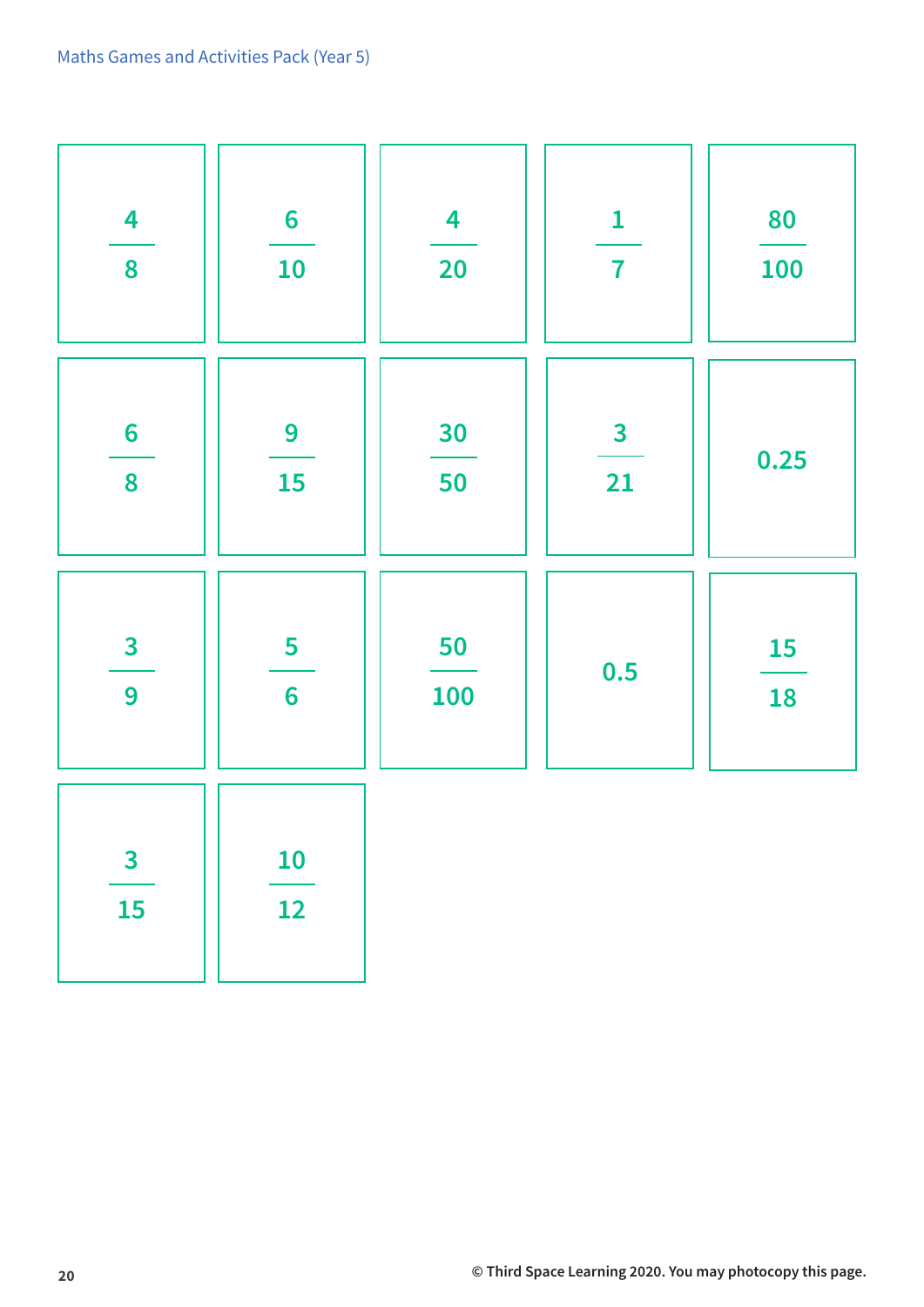### **18 Trolls and Giants**

### **Your challenge**:

Who will win in the battle between troll and giant?

### **How to play**:

- 1. Sit opposite your partner and decide who will be the troll and who will be the giant.
- 2. Place the grid from Challenge 18 Sheet in between you. The aim of the game is for the troll to make it to the giant's home on the other side of the grid. The giant's aim is to stop the troll from getting there by ending up on the same hexagon on the grid as the troll.
- 3. The troll goes first. Place your counter on one of the hexagons on the 'troll's home' side of the paper and carry out the calculation in the hexagon. If the calculation is correct (your partner needs to check and agree) you get to move to that hexagon.
- 4. The giant starts in the same way from the 'giant's home' side of the paper.
- 5. On the next turn, each player can move to one of the hexagons joint to the hexagon they are on. If they get the answer correct, they move to that hexagon; if they don't get it correct, they stay as they are!
- 6. Have a think about your strategy where will you move next? Try to play the game at least two times.

The first time I played, I played against

and the person who won was

The second time I played, I played against

and the person who won was

- Challenge 18 Sheet
- A partner
- A counter each (you could make your own out of paper)
- Plain paper for any working out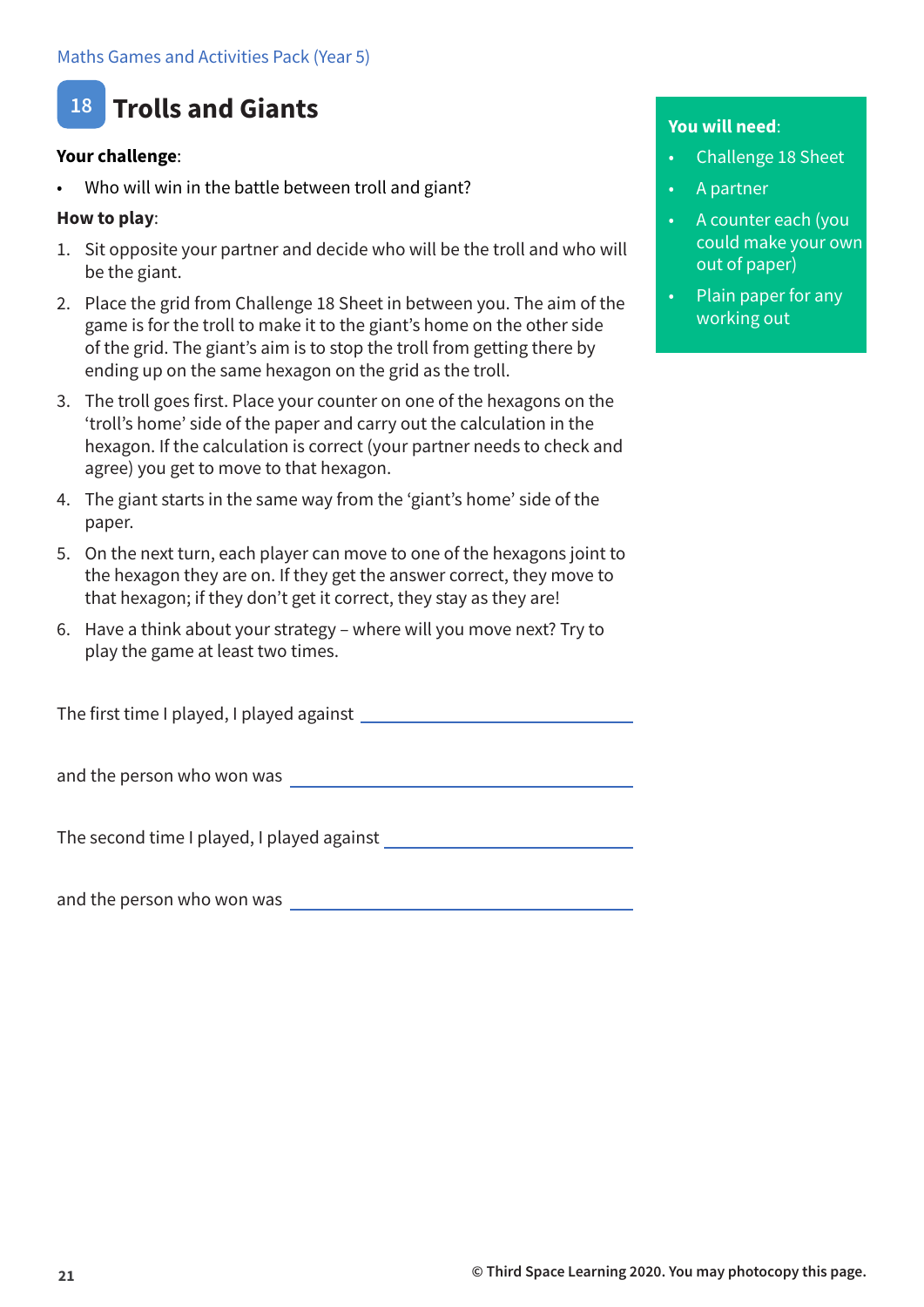# **Challenge 18 Sheet** Trolls vs Giants

**Troll's House**  $3.922 \times 2 = ?$  $5.432 \div 4 = ?$  $7^2 = ?$  $0.234 \times 100 = ?$ 30,239 + 3,821  $= ?$  $6,584 - 3,219 = ?$  224 ÷ 100 = ?  $6.31 \div 10 = ?$  $0.43 \times 100 = ?$  $56 \times 32 = ?$ 10,743 − 3,287  $= ?$  $5^2 = ?$  $0.25 + 7.321 = ?$  $1,638 \div 7 = ?$ 6,854 + 2,823 = ? 3.21 + 5.3 = ? 421,843 + 71,543  $4.53 + 2.31 = ?$  $8.090 \div 5 = ?$  $8,200 \div 5 = ?$  7,932 – 2,432 = ? 4,912 – 3,789 = ?  $19.32 - 3.431 = ?$  5.12 x 100 = ?  $45.1 \times 100 = ?$   $|3,765 + 4,573 = ?$  $3,245 \times 3 =$ 74 + 833 + 1 = ? 865 − 32 − 3 = ? 30,876 − 4,382  $= ?$  $4,251 \times 7 = ?$  $765 + 878 = ?$ 50,854 - 8,320  $= ?$  $=$  ?  $^{11,979}$  6,854 + 2,823 = ? 4,892 - 4,879 = ? 432 ÷ 1,000 = ? 3.21 + 5.3 = ? 8,764 - 1,276 = ? 85,421 + 13,723  $= ?$  $\begin{bmatrix} 734,210 & -10,000 \\ -2 & 5,684 & +2,831 \end{bmatrix}$  $6,732 \times 7 =$  $72.1 + 1.34 = ?$  $10^2$  = ?  $4,543 \times 9 =$ = ?  $8.318 - 2.8 = ?$  $8,794 - 982 = ?$ 17,923 − 4,382  $= ?$  $|4,021 + 2,304 = ?|$ 30,001 - 29,456  $= ?$  $43 \times 43 = ?$  $634 \div 10 = ?$  $82,654 - 832 = ?$   $8,543 \times 5 = ?$   $6,708 + 15,754$  $8,754 \div 2 = ? \begin{bmatrix} 501,843 & -72,983 \\ = ? \end{bmatrix}$  $3 x 4,832 = ?$ 

**Giant's House**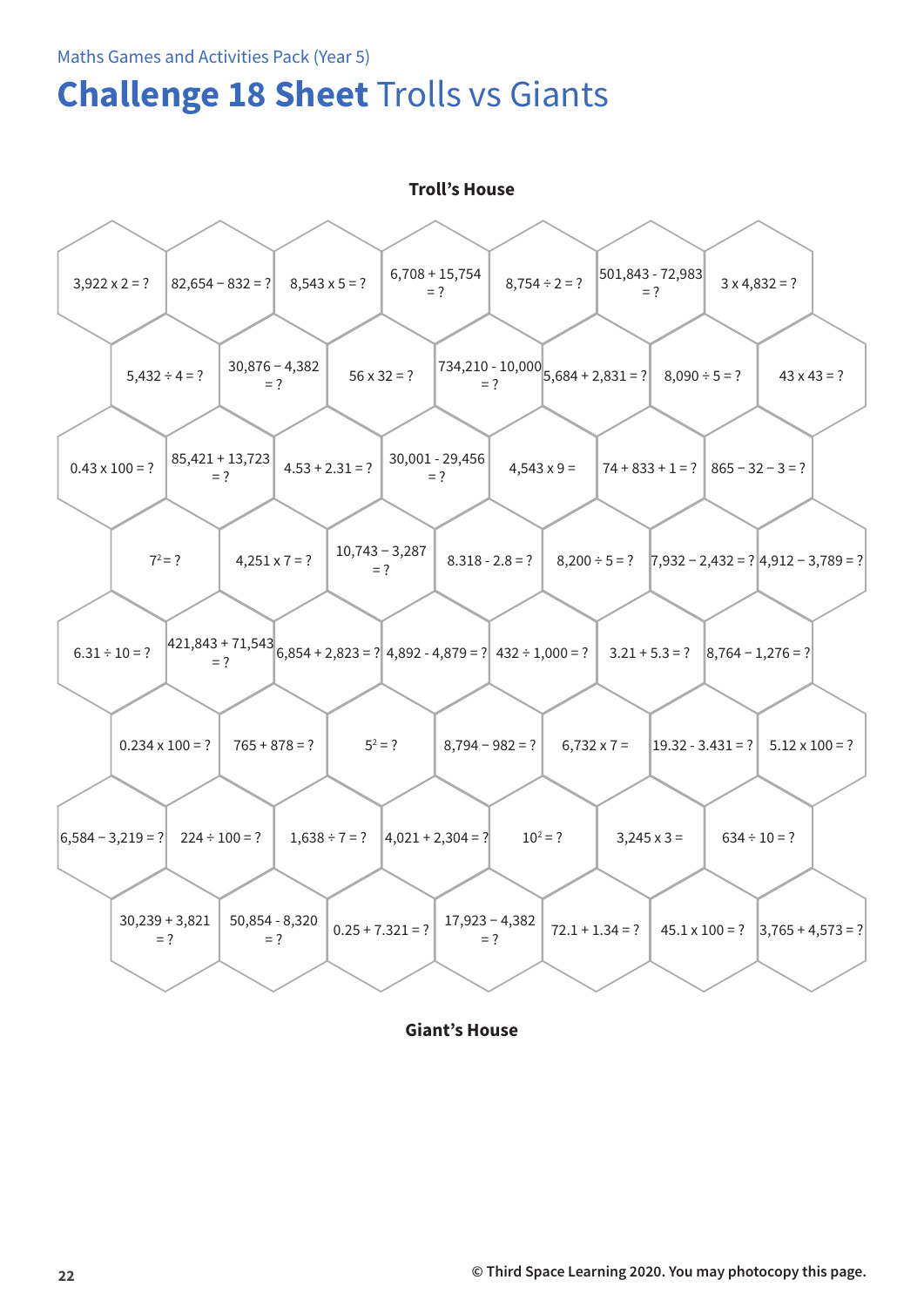### **19 Who Creates the Most Washing Up**

### **Your challenge**:

Can you find out who creates the most washing up in your house?

### **Things to remember**:

- 1. This activity involves helping out with the washing up for a week. People at home generate a LOT of dirty dishes. But who in your house generates the most?
- 2. Before you begin, predict who you think will create the most washing up over the next week.
- 3. I think that the following person will make the most washing:
- \_\_\_\_\_\_\_\_\_\_\_\_\_\_\_\_\_\_\_\_\_\_\_\_\_\_\_\_\_\_ 4. Over the next week, use Challenge 19 Sheet to record your results. In the table, record how many items of washing up each person in your house generates in the table. Think about how you can record this data – will you use a tally?
- 5. Next, create a bar graph of your results.
- 6. Then, write down five things you can tell from the data on your Challenge 19 Sheet. For example, who creates the least washing up? Who creates the most?
- 7. The person who created the most washing was

\_\_\_\_\_\_\_\_\_\_\_\_\_\_\_\_\_\_\_\_\_\_\_\_\_\_\_\_\_\_\_

#### **20 The Great Maths Bake Off**

### **Your challenge**:

Bake something tasty and find the hidden maths.

### **What to do**:

- 1. Cooking is so much fun! But did you know it involves a lot of amazing maths too?
- 2. Work with an adult to bake something yummy. Need an idea of some recipes? Head to bit.ly/TSLrecipes to get some ideas. Have fun in the kitchen, and then fill in the details below. What did you make, and what maths skills did you think you used!?

I made

The maths I used was

### **You will need**:

• Challenge 19 Sheet

- A recipe for something yummy
- **Ingredients**
- An adult to help you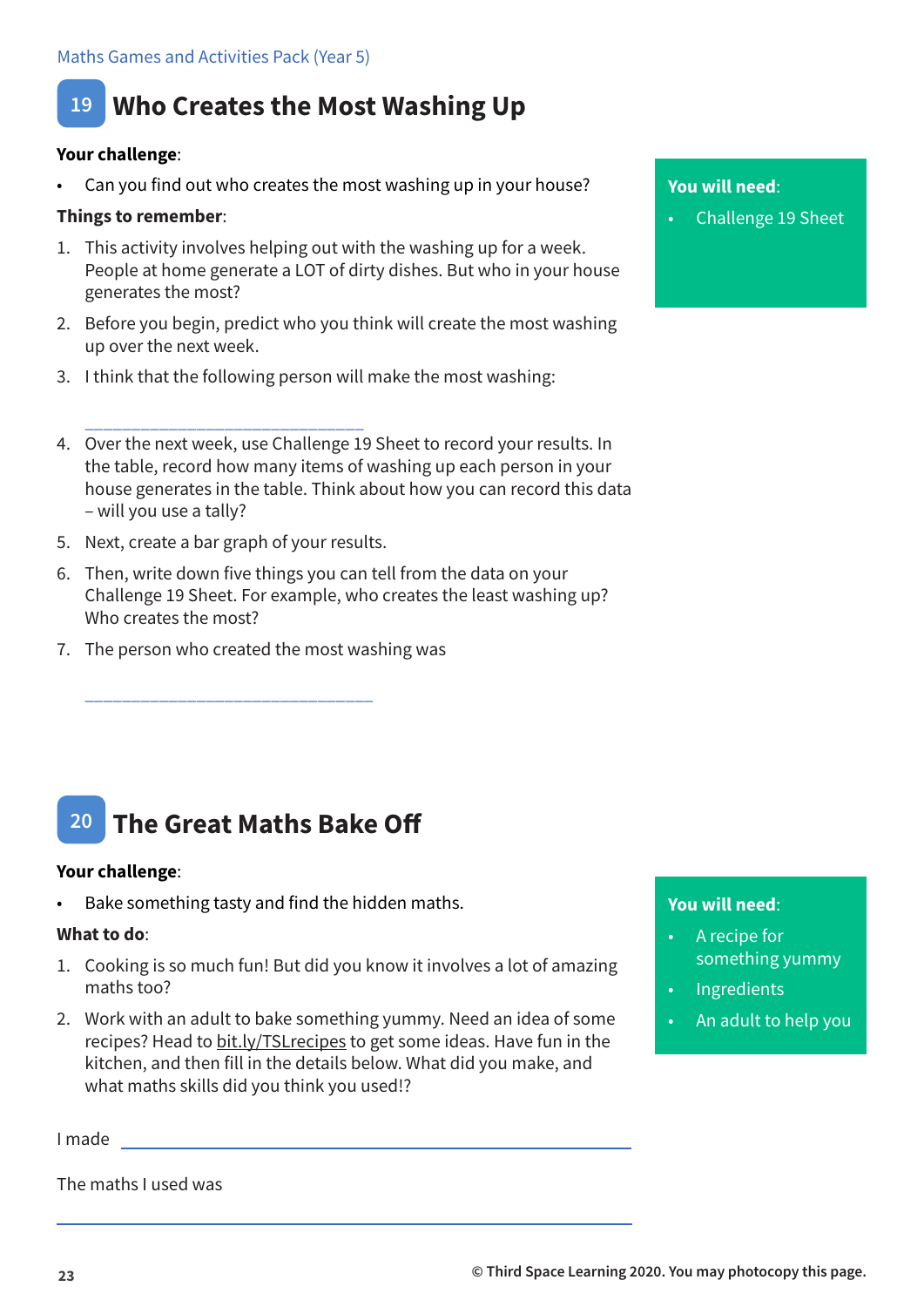# **Challenge 19 Sheet** Who creates the most washing up?

**A.** Use the table below to help you record your data.

| Family member's name   Mon | <b>Tues</b> | Wed | <b>Thur</b> | Fri | Sat | Sun | <b>Total</b> |
|----------------------------|-------------|-----|-------------|-----|-----|-----|--------------|
|                            |             |     |             |     |     |     |              |
|                            |             |     |             |     |     |     |              |
|                            |             |     |             |     |     |     |              |
|                            |             |     |             |     |     |     |              |
|                            |             |     |             |     |     |     |              |

**B.** Make a bar chart of your results for each person's totals

Put your results for the total amount of washing up made into a bar chart. Remember to think about the scale you are going to use for your vertical axis and to give the chart a title.

Bar Chart Title: \_\_\_\_\_\_\_\_\_\_\_\_\_\_\_\_\_\_\_\_\_\_\_\_\_\_\_\_\_\_\_\_\_\_\_\_\_\_\_\_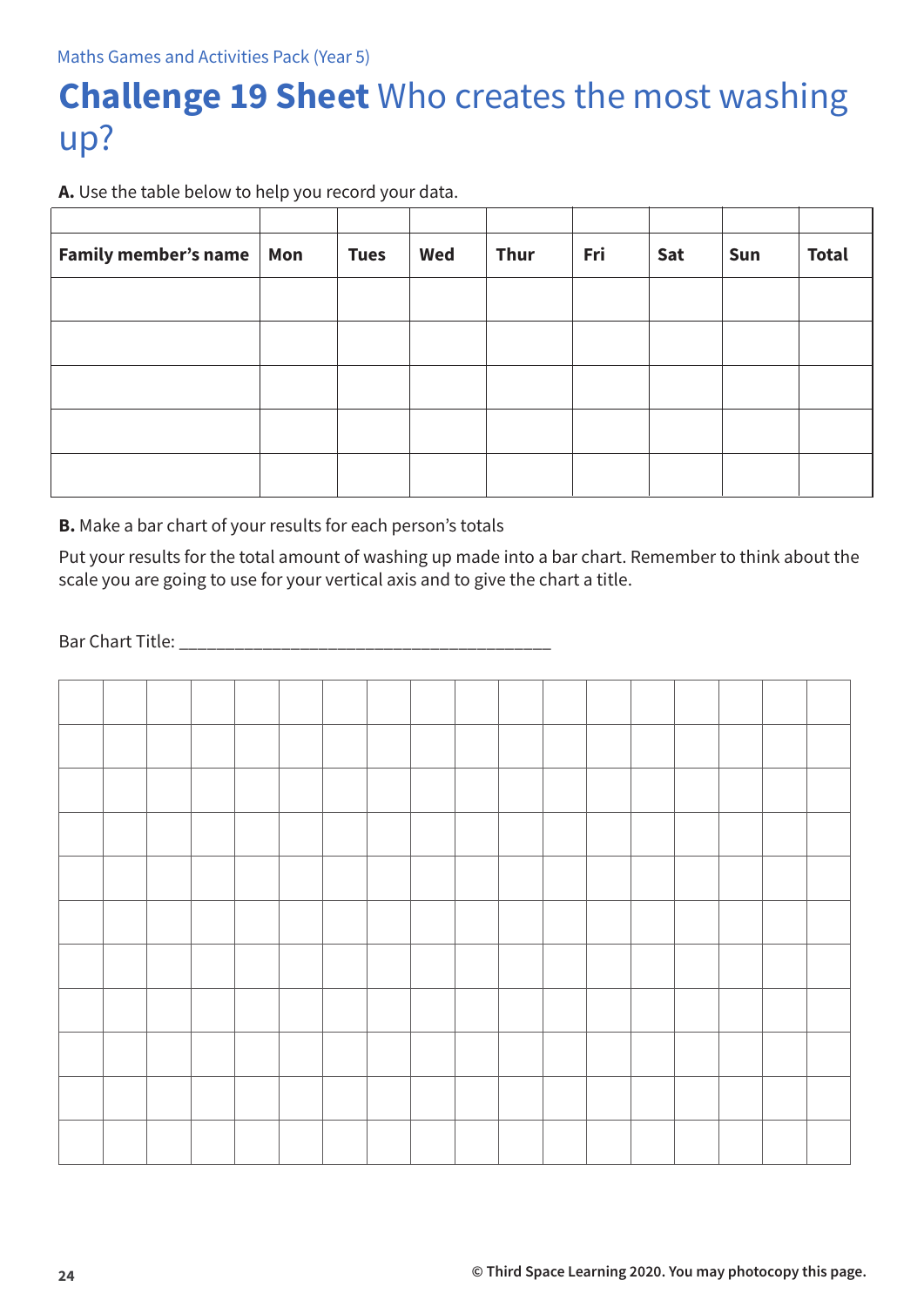**C.** Now, use the lines below to write at least five things that you can tell from your data.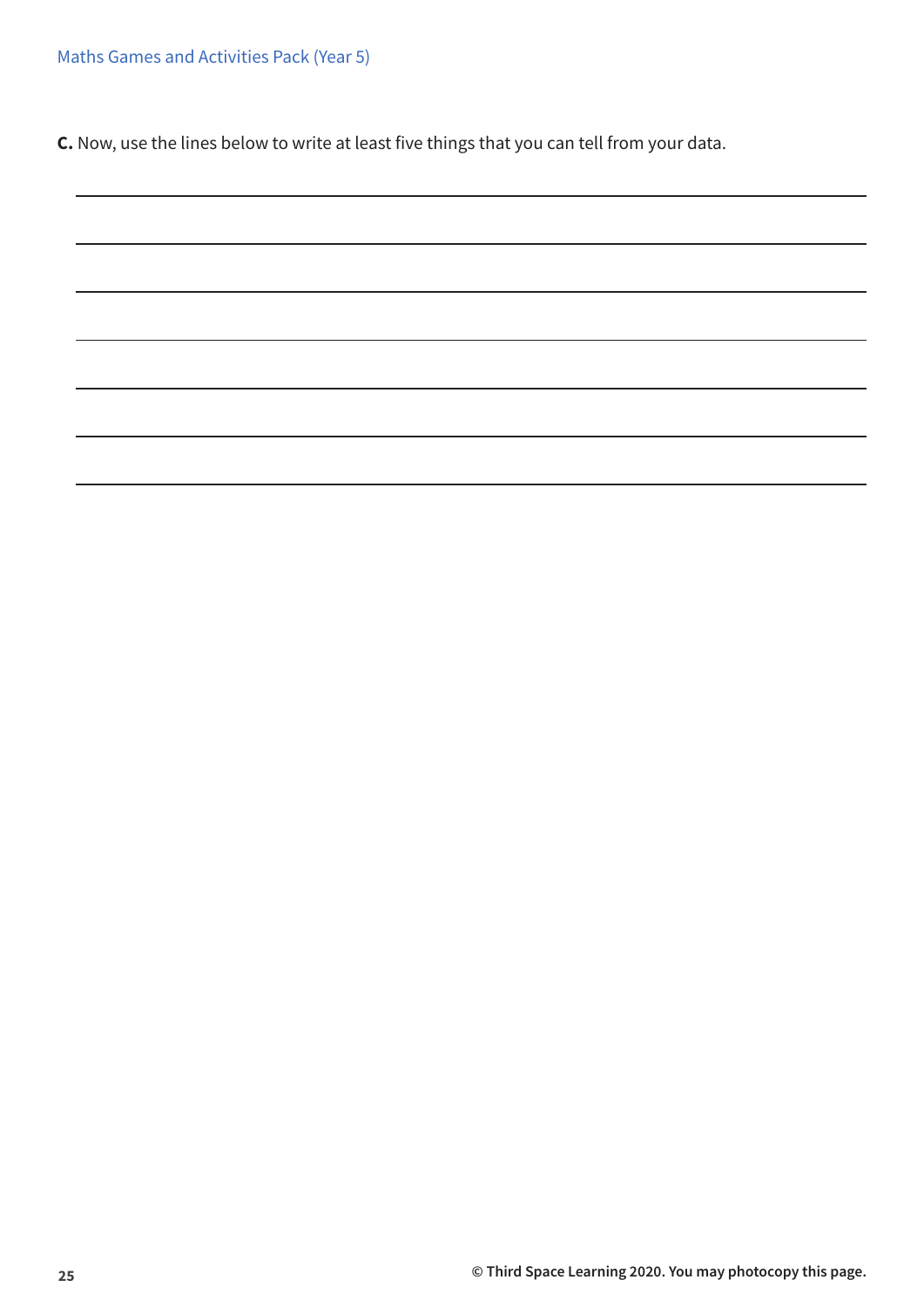# Resource Sheet 1